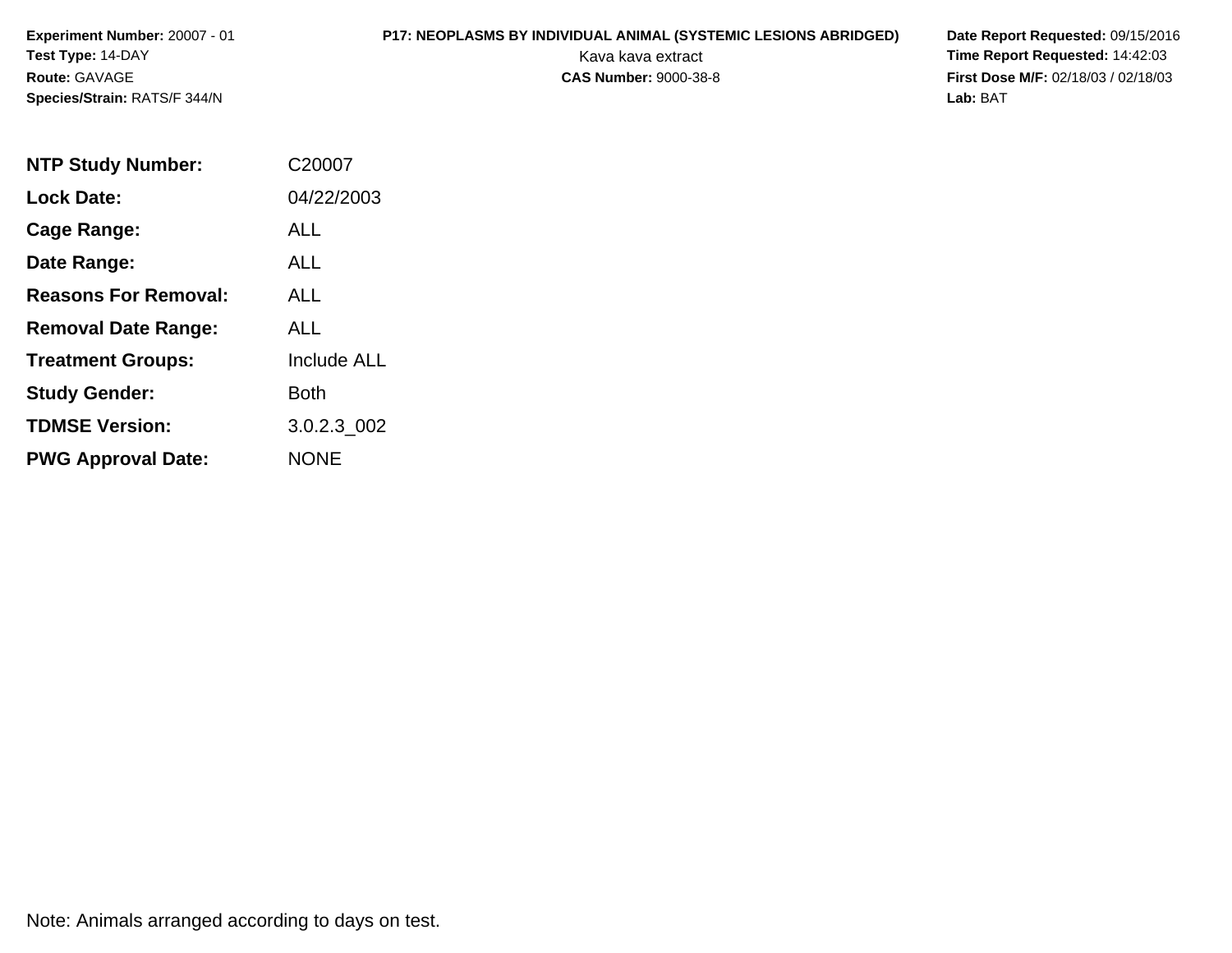## **P17: NEOPLASMS BY INDIVIDUAL ANIMAL (SYSTEMIC LESIONS ABRIDGED) Date Report Requested:** 09/15/2016

Kava kava extract **Time Report Requested:** 14:42:03<br>**CAS Number:** 9000-38-8 **Time Report Requested:** 14:42:03 **First Dose M/F:** 02/18/03 / 02/18/03<br>Lab: BAT **Lab:** BAT

| DAY ON TEST<br><b>FISCHER 344 RATS MALE</b>                                     | 0<br>0<br>1<br>$\overline{7}$ | 0<br>0<br>1<br>$\overline{7}$      | $\mathbf 0$<br>0<br>-1<br>$\overline{7}$ | $\mathbf 0$<br>$\mathbf 0$<br>$\mathbf{1}$<br>$\overline{7}$ | 0<br>0<br>$\mathbf{1}$<br>$\overline{7}$ |                   |  |
|---------------------------------------------------------------------------------|-------------------------------|------------------------------------|------------------------------------------|--------------------------------------------------------------|------------------------------------------|-------------------|--|
| 0 G/KG<br><b>ANIMAL ID</b>                                                      | 0<br>0<br>1<br>0<br>1         | 0<br>0<br>1<br>0<br>$\overline{a}$ | 0<br>3                                   | 0<br>$\Omega$<br>0<br>4                                      | 0<br>$\Omega$<br>-1<br>0<br>$\sqrt{5}$   | * TOTALS          |  |
| <b>ALIMENTARY SYSTEM</b>                                                        |                               |                                    |                                          |                                                              |                                          |                   |  |
| Liver                                                                           | $+$                           | $+$                                |                                          | $+$ $+$ $+$                                                  |                                          | $5\phantom{.0}$   |  |
| <b>CARDIOVASCULAR SYSTEM</b>                                                    |                               |                                    |                                          |                                                              |                                          |                   |  |
| <b>NONE</b>                                                                     |                               |                                    |                                          |                                                              |                                          |                   |  |
| <b>ENDOCRINE SYSTEM</b>                                                         |                               |                                    |                                          |                                                              |                                          |                   |  |
| <b>NONE</b>                                                                     |                               |                                    |                                          |                                                              |                                          |                   |  |
| <b>GENERAL BODY SYSTEM</b>                                                      |                               |                                    |                                          |                                                              |                                          |                   |  |
| <b>NONE</b>                                                                     |                               |                                    |                                          |                                                              |                                          |                   |  |
| <b>GENITAL SYSTEM</b>                                                           |                               |                                    |                                          |                                                              |                                          |                   |  |
| <b>NONE</b>                                                                     |                               |                                    |                                          |                                                              |                                          |                   |  |
| <b>HEMATOPOIETIC SYSTEM</b>                                                     |                               |                                    |                                          |                                                              |                                          |                   |  |
| <b>NONE</b>                                                                     |                               |                                    |                                          |                                                              |                                          |                   |  |
| <b>INTEGUMENTARY SYSTEM</b>                                                     |                               |                                    |                                          |                                                              |                                          |                   |  |
| <b>NONE</b>                                                                     |                               |                                    |                                          |                                                              |                                          |                   |  |
| <b>MUSCULOSKELETAL SYSTEM</b>                                                   |                               |                                    |                                          |                                                              |                                          |                   |  |
| <b>NONE</b>                                                                     |                               |                                    |                                          |                                                              |                                          |                   |  |
| <b>NERVOUS SYSTEM</b>                                                           |                               |                                    |                                          |                                                              |                                          |                   |  |
| *  Total animals with tissue examined microscopically; Total animals with tumor |                               |                                    |                                          |                                                              |                                          | M  Missing tissue |  |

+ .. Tissue examined microscopically

X .. Lesion present

I .. Insufficient tissue

 M .. Missing tissue A .. Autolysis precludes evaluationLesion present BLANK .. Not examined microscopically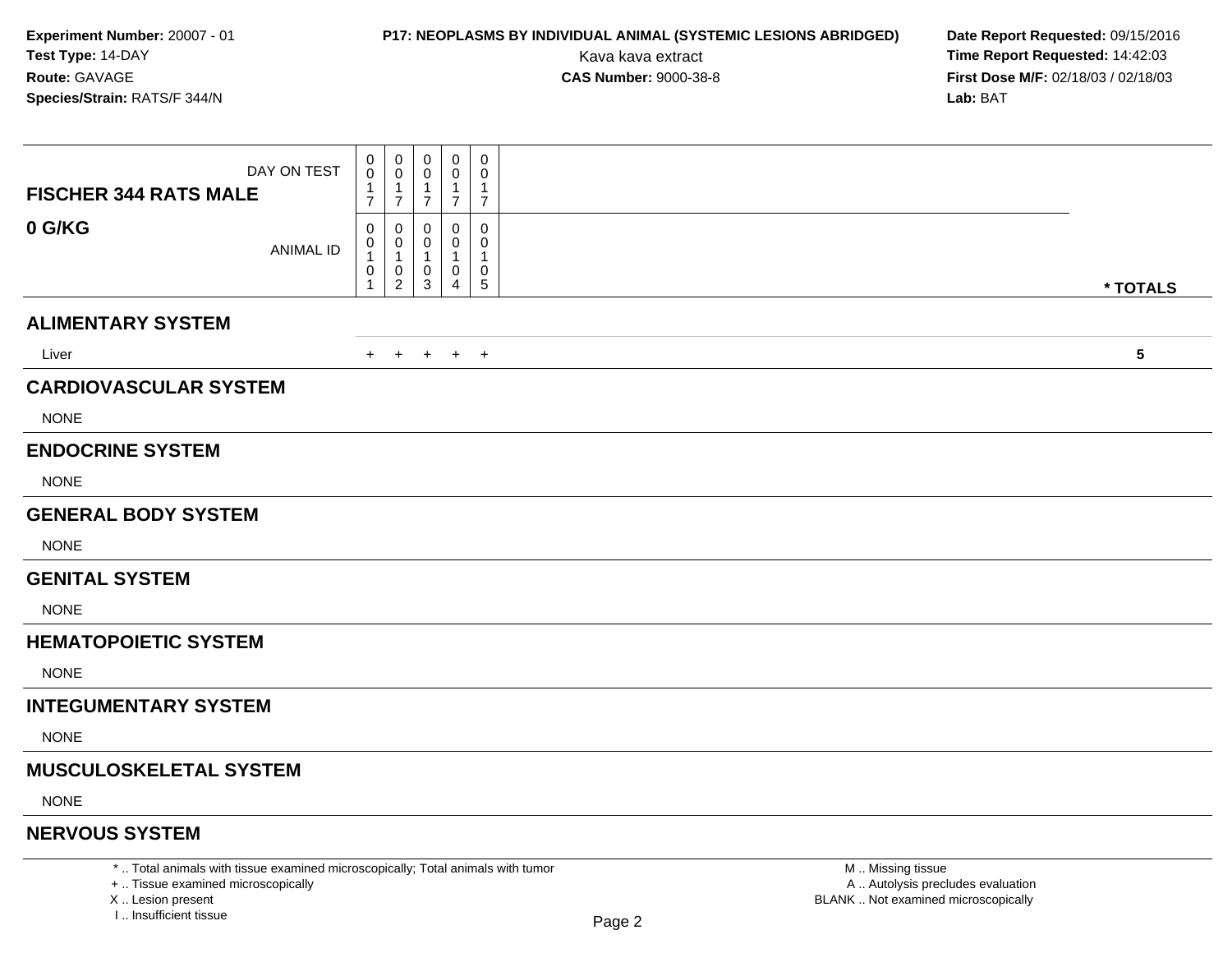## **P17: NEOPLASMS BY INDIVIDUAL ANIMAL (SYSTEMIC LESIONS ABRIDGED) Date Report Requested:** 09/15/2016

Kava kava extract **Time Report Requested:** 14:42:03<br>**CAS Number:** 9000-38-8 **Time Report Requested:** 14:42:03 **First Dose M/F:** 02/18/03 / 02/18/03<br>Lab: BAT **Lab:** BAT

| DAY ON TEST<br><b>FISCHER 344 RATS MALE</b> | $\pmb{0}$<br>$\mathbf 0$<br>$\overline{ }$ | $\begin{smallmatrix} 0\\0 \end{smallmatrix}$<br>$\overline{1}$<br>$\overline{7}$ | $_{\rm 0}^{\rm 0}$<br>1<br>$\overline{7}$      | $\begin{smallmatrix} 0\\0 \end{smallmatrix}$<br>$\overline{7}$ | 0<br>$\pmb{0}$<br>$\overline{7}$  |                 |
|---------------------------------------------|--------------------------------------------|----------------------------------------------------------------------------------|------------------------------------------------|----------------------------------------------------------------|-----------------------------------|-----------------|
| 0 G/KG<br>ANIMAL ID                         | 0<br>0<br>0                                | 0<br>$\pmb{0}$<br>0<br>$\overline{2}$                                            | $\,0\,$<br>$\pmb{0}$<br>$\mathbf{1}$<br>0<br>3 | 0<br>$\mathbf 0$<br>0<br>$\overline{4}$                        | $\pmb{0}$<br>0<br>0<br>$\sqrt{5}$ | * TOTALS        |
| <b>Brain</b>                                | $+$                                        | $+$                                                                              | $+$                                            | $+$ $+$                                                        |                                   | 5               |
| <b>RESPIRATORY SYSTEM</b>                   |                                            |                                                                                  |                                                |                                                                |                                   |                 |
| Lung                                        |                                            |                                                                                  | + + + + +                                      |                                                                |                                   | 5               |
| <b>SPECIAL SENSES SYSTEM</b>                |                                            |                                                                                  |                                                |                                                                |                                   |                 |
| <b>NONE</b>                                 |                                            |                                                                                  |                                                |                                                                |                                   |                 |
| <b>URINARY SYSTEM</b>                       |                                            |                                                                                  |                                                |                                                                |                                   |                 |
| Kidney                                      |                                            |                                                                                  | $+$ + + + +                                    |                                                                |                                   | $5\phantom{.0}$ |
| <b>SYSTEMIC LESIONS</b>                     |                                            |                                                                                  |                                                |                                                                |                                   |                 |
| Multiple Organ                              | $+$                                        | $\ddot{}$                                                                        | $+$                                            | $+$                                                            | $+$                               | 5               |

<sup>\* ..</sup> Total animals with tissue examined microscopically; Total animals with tumor

<sup>+ ..</sup> Tissue examined microscopically

X .. Lesion present

I .. Insufficient tissue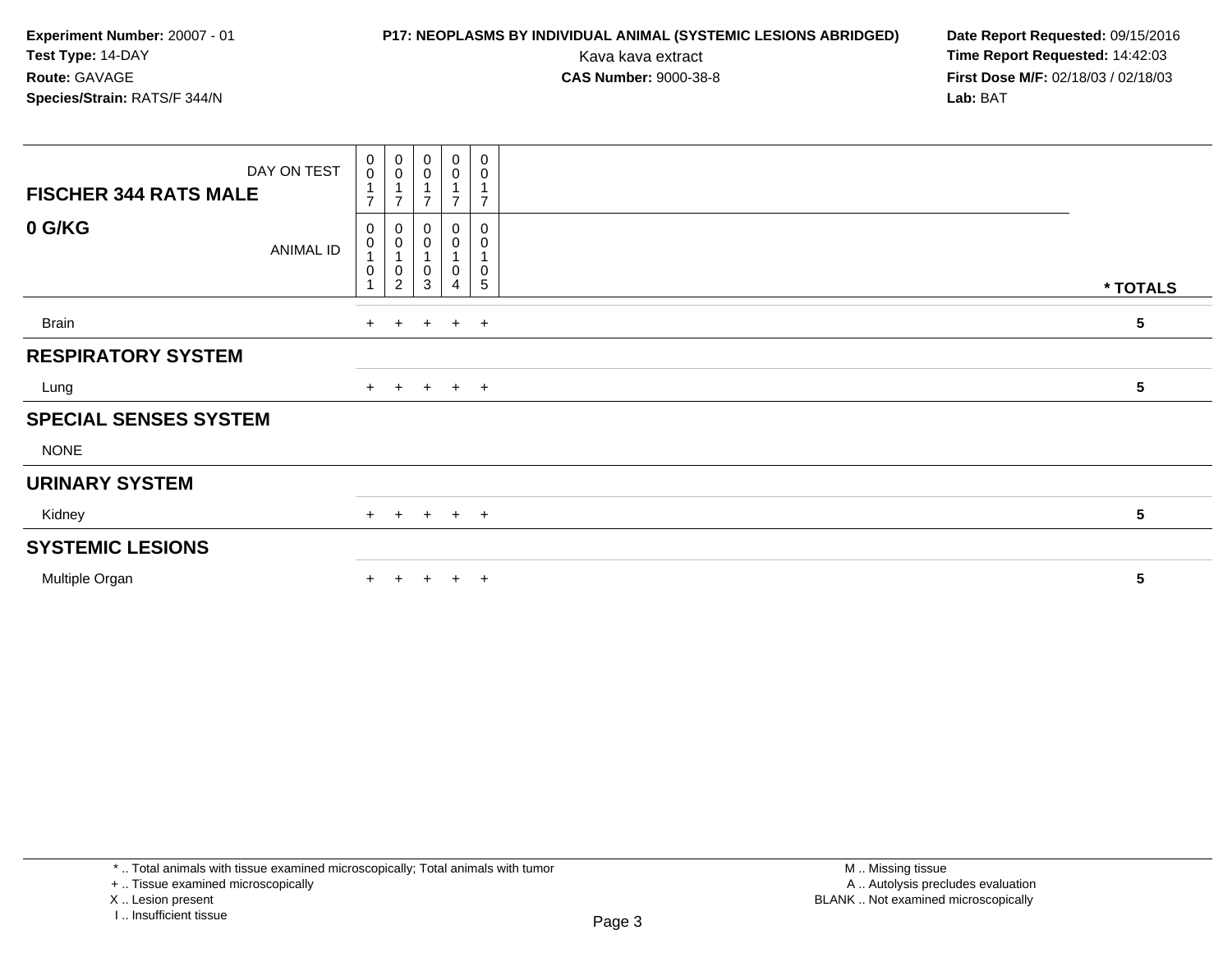| Experiment Number: 20007 - 01<br>Test Type: 14-DAY<br>Route: GAVAGE<br>Species/Strain: RATS/F 344/N | P17: NEOPLASMS BY INDIVIDUAL ANIMAL (SYSTEMIC LESIONS ABRIDGED)<br>Kava kava extract<br><b>CAS Number: 9000-38-8</b> | Date Report Requested: 09/15/2016<br>Time Report Requested: 14:42:03<br>First Dose M/F: 02/18/03 / 02/18/03<br>Lab: BAT |
|-----------------------------------------------------------------------------------------------------|----------------------------------------------------------------------------------------------------------------------|-------------------------------------------------------------------------------------------------------------------------|
| DAY ON TEST<br><b>FISCHER 344 RATS MALE</b><br>0.125 G/KG<br><b>ANIMAL ID</b>                       |                                                                                                                      |                                                                                                                         |
| <b>ALIMENTARY SYSTEM</b><br><b>NONE</b>                                                             |                                                                                                                      | * TOTALS                                                                                                                |
| <b>CARDIOVASCULAR SYSTEM</b><br><b>NONE</b>                                                         |                                                                                                                      |                                                                                                                         |
| <b>ENDOCRINE SYSTEM</b><br><b>NONE</b>                                                              |                                                                                                                      |                                                                                                                         |
| <b>GENERAL BODY SYSTEM</b><br><b>NONE</b>                                                           |                                                                                                                      |                                                                                                                         |
| <b>GENITAL SYSTEM</b><br><b>NONE</b>                                                                |                                                                                                                      |                                                                                                                         |
| <b>HEMATOPOIETIC SYSTEM</b><br><b>NONE</b>                                                          |                                                                                                                      |                                                                                                                         |
| <b>INTEGUMENTARY SYSTEM</b><br><b>NONE</b>                                                          |                                                                                                                      |                                                                                                                         |
| <b>MUSCULOSKELETAL SYSTEM</b><br><b>NONE</b>                                                        |                                                                                                                      |                                                                                                                         |
| <b>NERVOUS SYSTEM</b>                                                                               |                                                                                                                      |                                                                                                                         |

X .. Lesion present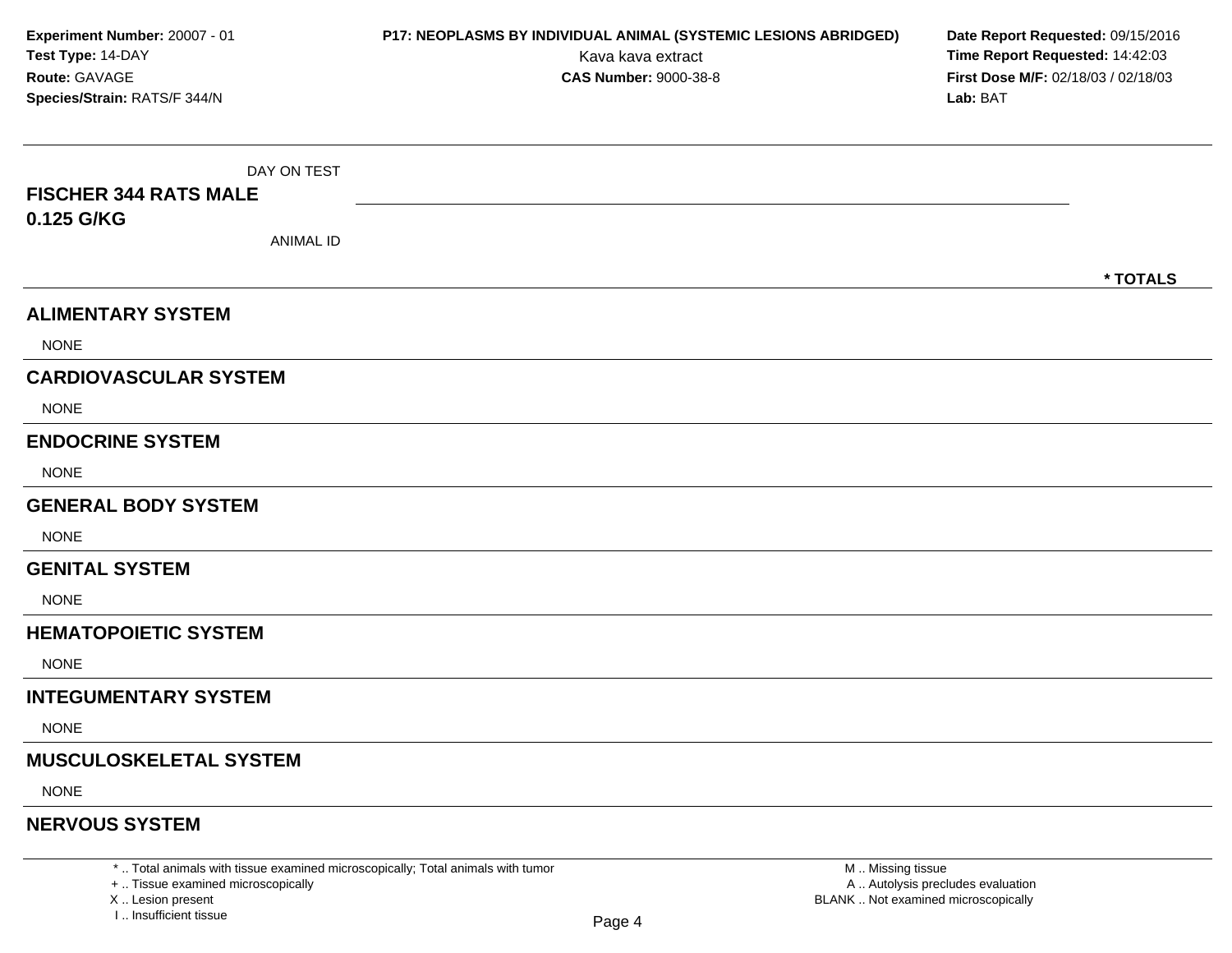| Experiment Number: 20007 - 01<br>Test Type: 14-DAY<br>Route: GAVAGE<br>Species/Strain: RATS/F 344/N | P17: NEOPLASMS BY INDIVIDUAL ANIMAL (SYSTEMIC LESIONS ABRIDGED)<br>Kava kava extract<br><b>CAS Number: 9000-38-8</b> | Date Report Requested: 09/15/2016<br>Time Report Requested: 14:42:03<br>First Dose M/F: 02/18/03 / 02/18/03<br>Lab: BAT |  |  |  |
|-----------------------------------------------------------------------------------------------------|----------------------------------------------------------------------------------------------------------------------|-------------------------------------------------------------------------------------------------------------------------|--|--|--|
|                                                                                                     |                                                                                                                      |                                                                                                                         |  |  |  |
| DAY ON TEST                                                                                         |                                                                                                                      |                                                                                                                         |  |  |  |
| <b>FISCHER 344 RATS MALE</b>                                                                        |                                                                                                                      |                                                                                                                         |  |  |  |
| 0.125 G/KG                                                                                          |                                                                                                                      |                                                                                                                         |  |  |  |
| <b>ANIMAL ID</b>                                                                                    |                                                                                                                      |                                                                                                                         |  |  |  |
|                                                                                                     |                                                                                                                      | * TOTALS                                                                                                                |  |  |  |
| <b>NONE</b>                                                                                         |                                                                                                                      |                                                                                                                         |  |  |  |
| <b>RESPIRATORY SYSTEM</b>                                                                           |                                                                                                                      |                                                                                                                         |  |  |  |
| <b>NONE</b>                                                                                         |                                                                                                                      |                                                                                                                         |  |  |  |
| <b>SPECIAL SENSES SYSTEM</b>                                                                        |                                                                                                                      |                                                                                                                         |  |  |  |
| <b>NONE</b>                                                                                         |                                                                                                                      |                                                                                                                         |  |  |  |
| <b>URINARY SYSTEM</b>                                                                               |                                                                                                                      |                                                                                                                         |  |  |  |
| <b>NONE</b>                                                                                         |                                                                                                                      |                                                                                                                         |  |  |  |
| <b>SYSTEMIC LESIONS</b>                                                                             |                                                                                                                      |                                                                                                                         |  |  |  |
| Multiple Organ                                                                                      |                                                                                                                      | $\mathbf 0$                                                                                                             |  |  |  |

X .. Lesion present

I .. Insufficient tissue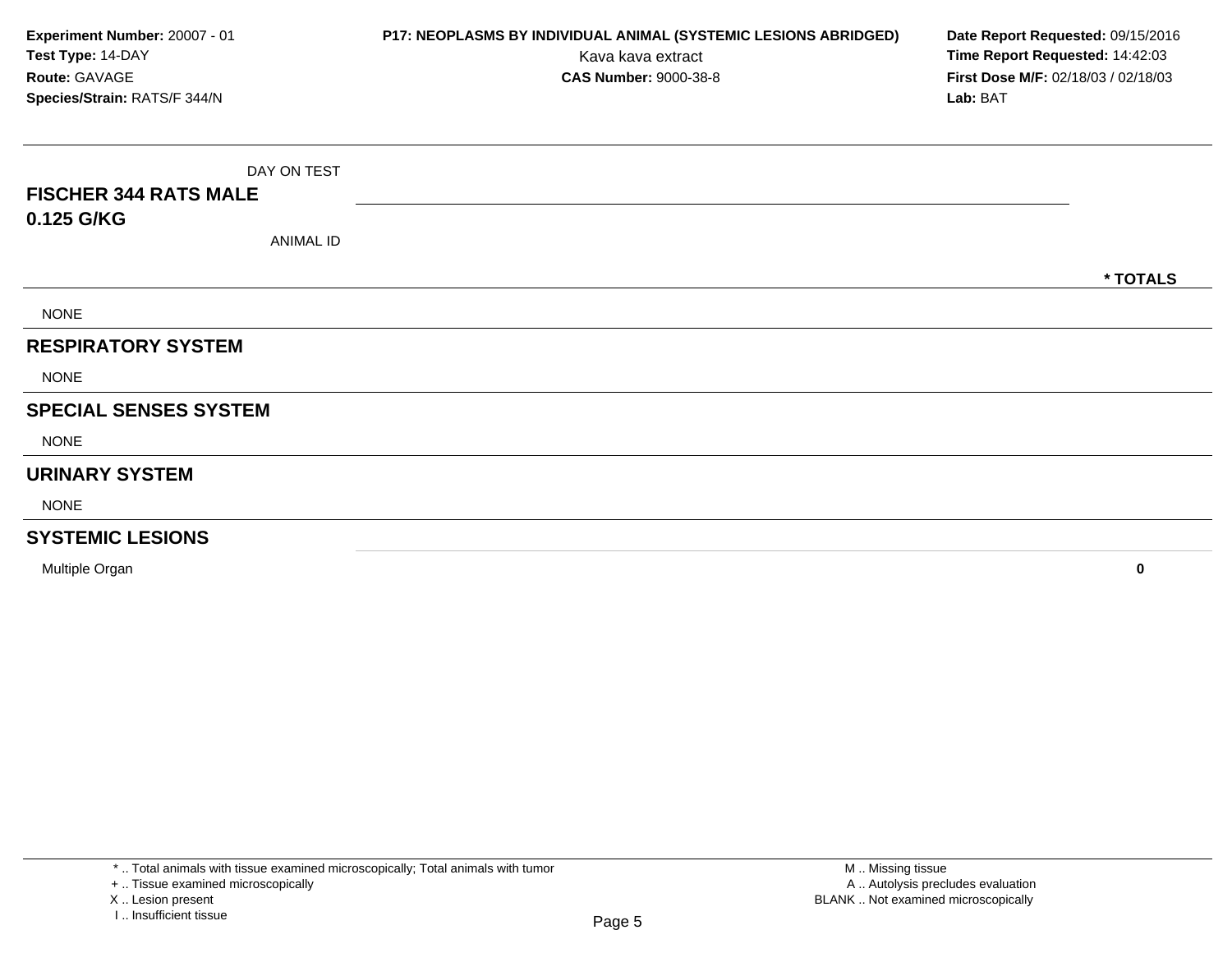| Experiment Number: 20007 - 01<br>Test Type: 14-DAY<br>Route: GAVAGE<br>Species/Strain: RATS/F 344/N | P17: NEOPLASMS BY INDIVIDUAL ANIMAL (SYSTEMIC LESIONS ABRIDGED)<br>Kava kava extract<br><b>CAS Number: 9000-38-8</b> | Date Report Requested: 09/15/2016<br>Time Report Requested: 14:42:03<br>First Dose M/F: 02/18/03 / 02/18/03<br>Lab: BAT |
|-----------------------------------------------------------------------------------------------------|----------------------------------------------------------------------------------------------------------------------|-------------------------------------------------------------------------------------------------------------------------|
| DAY ON TEST                                                                                         |                                                                                                                      |                                                                                                                         |
| <b>FISCHER 344 RATS MALE</b>                                                                        |                                                                                                                      |                                                                                                                         |
| 0.25 G/KG<br><b>ANIMAL ID</b>                                                                       |                                                                                                                      |                                                                                                                         |
|                                                                                                     |                                                                                                                      | * TOTALS                                                                                                                |
| <b>ALIMENTARY SYSTEM</b>                                                                            |                                                                                                                      |                                                                                                                         |
| <b>NONE</b>                                                                                         |                                                                                                                      |                                                                                                                         |
| <b>CARDIOVASCULAR SYSTEM</b>                                                                        |                                                                                                                      |                                                                                                                         |
| <b>NONE</b>                                                                                         |                                                                                                                      |                                                                                                                         |
| <b>ENDOCRINE SYSTEM</b>                                                                             |                                                                                                                      |                                                                                                                         |
| <b>NONE</b>                                                                                         |                                                                                                                      |                                                                                                                         |
| <b>GENERAL BODY SYSTEM</b>                                                                          |                                                                                                                      |                                                                                                                         |
| <b>NONE</b>                                                                                         |                                                                                                                      |                                                                                                                         |
| <b>GENITAL SYSTEM</b>                                                                               |                                                                                                                      |                                                                                                                         |
| <b>NONE</b>                                                                                         |                                                                                                                      |                                                                                                                         |
| <b>HEMATOPOIETIC SYSTEM</b>                                                                         |                                                                                                                      |                                                                                                                         |
| <b>NONE</b>                                                                                         |                                                                                                                      |                                                                                                                         |
| <b>INTEGUMENTARY SYSTEM</b>                                                                         |                                                                                                                      |                                                                                                                         |
| <b>NONE</b>                                                                                         |                                                                                                                      |                                                                                                                         |
| <b>MUSCULOSKELETAL SYSTEM</b>                                                                       |                                                                                                                      |                                                                                                                         |
| <b>NONE</b>                                                                                         |                                                                                                                      |                                                                                                                         |
| <b>NERVOUS SYSTEM</b>                                                                               |                                                                                                                      |                                                                                                                         |

X .. Lesion present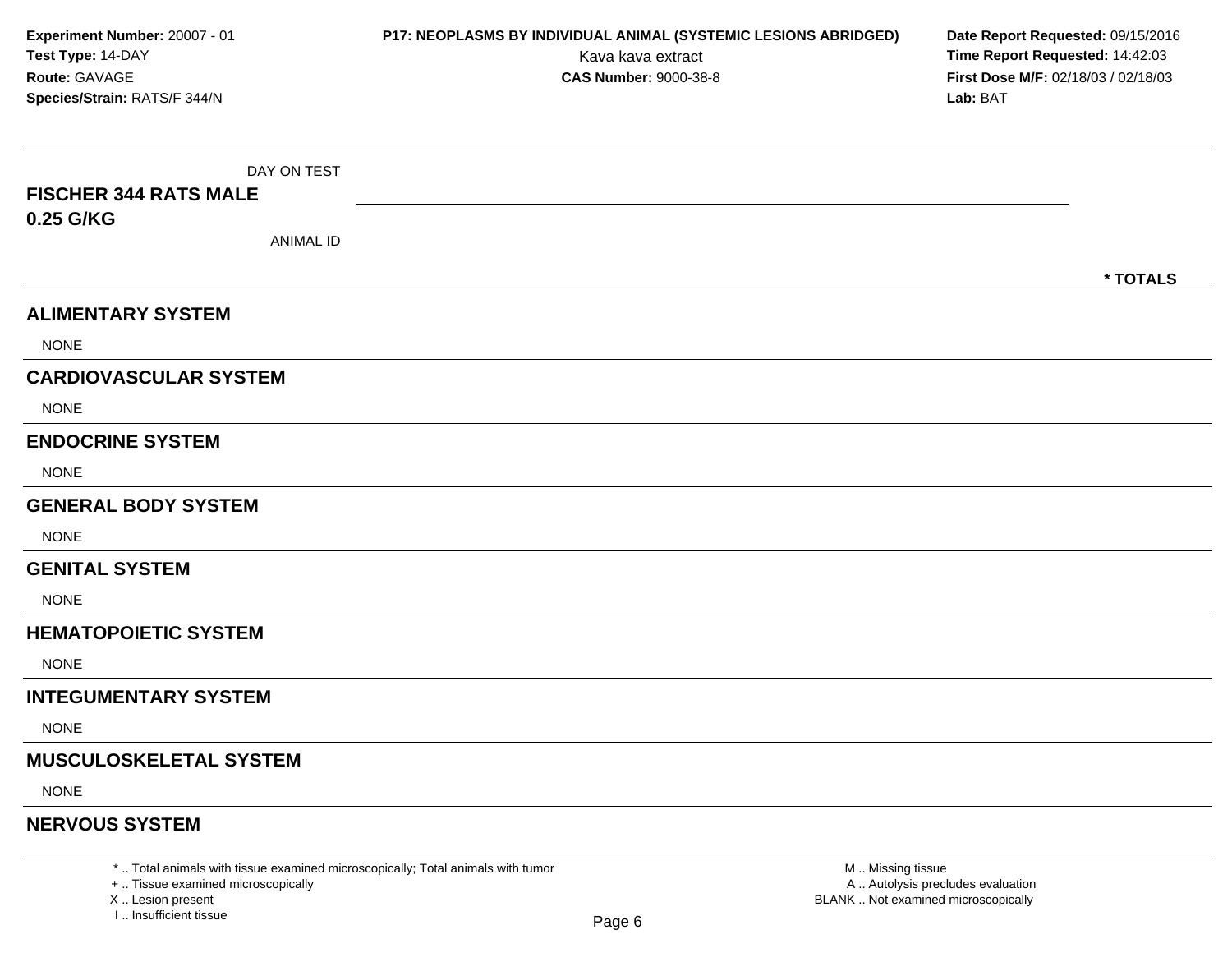| Experiment Number: 20007 - 01<br>Test Type: 14-DAY<br>Route: GAVAGE<br>Species/Strain: RATS/F 344/N | P17: NEOPLASMS BY INDIVIDUAL ANIMAL (SYSTEMIC LESIONS ABRIDGED)<br>Kava kava extract<br><b>CAS Number: 9000-38-8</b> | Date Report Requested: 09/15/2016<br>Time Report Requested: 14:42:03<br>First Dose M/F: 02/18/03 / 02/18/03<br>Lab: BAT |
|-----------------------------------------------------------------------------------------------------|----------------------------------------------------------------------------------------------------------------------|-------------------------------------------------------------------------------------------------------------------------|
| DAY ON TEST                                                                                         |                                                                                                                      |                                                                                                                         |
| <b>FISCHER 344 RATS MALE</b>                                                                        |                                                                                                                      |                                                                                                                         |
| 0.25 G/KG                                                                                           |                                                                                                                      |                                                                                                                         |
| <b>ANIMAL ID</b>                                                                                    |                                                                                                                      |                                                                                                                         |
|                                                                                                     |                                                                                                                      | * TOTALS                                                                                                                |
| <b>NONE</b>                                                                                         |                                                                                                                      |                                                                                                                         |
| <b>RESPIRATORY SYSTEM</b>                                                                           |                                                                                                                      |                                                                                                                         |
| <b>NONE</b>                                                                                         |                                                                                                                      |                                                                                                                         |
| <b>SPECIAL SENSES SYSTEM</b>                                                                        |                                                                                                                      |                                                                                                                         |
| <b>NONE</b>                                                                                         |                                                                                                                      |                                                                                                                         |
| <b>URINARY SYSTEM</b>                                                                               |                                                                                                                      |                                                                                                                         |
| <b>NONE</b>                                                                                         |                                                                                                                      |                                                                                                                         |
| <b>SYSTEMIC LESIONS</b>                                                                             |                                                                                                                      |                                                                                                                         |
| Multiple Organ                                                                                      |                                                                                                                      | $\mathbf 0$                                                                                                             |

X .. Lesion present

I .. Insufficient tissue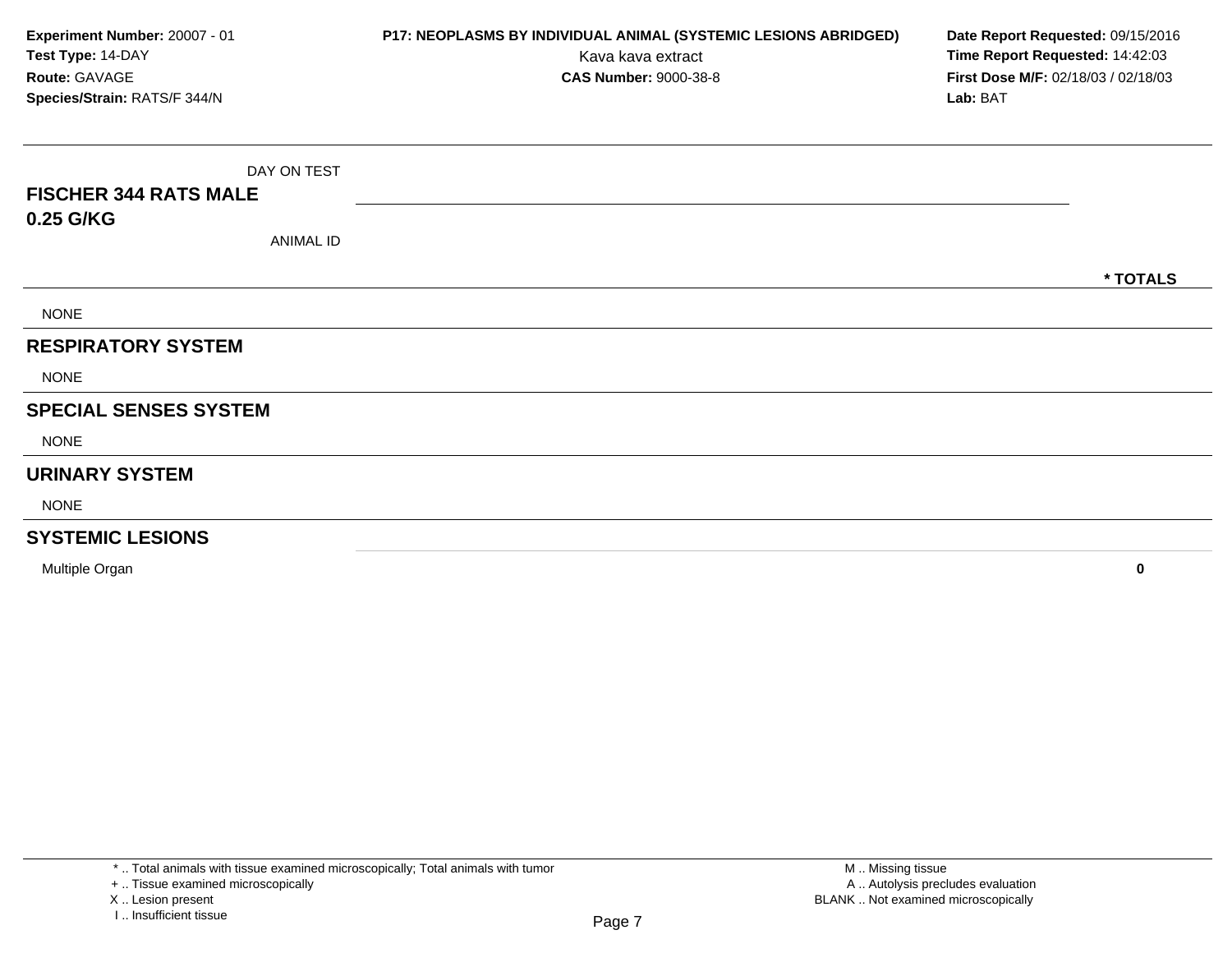## **P17: NEOPLASMS BY INDIVIDUAL ANIMAL (SYSTEMIC LESIONS ABRIDGED) Date Report Requested: 09/15/2016<br>Kava kava extract <b>Time Report Requested: 14:42:03**

Kava kava extract **Time Report Requested:** 14:42:03<br>**CAS Number:** 9000-38-8 **Time Report Requested:** 14:42:03 **First Dose M/F:** 02/18/03 / 02/18/03<br>**Lab:** BAT **Lab:** BAT

| DAY ON TEST<br><b>FISCHER 344 RATS MALE</b> | 0<br>0                | 0<br>0                | 0<br>v           | 0<br>0           |                   |          |
|---------------------------------------------|-----------------------|-----------------------|------------------|------------------|-------------------|----------|
| 0.5 G/KG<br>ANIMAL ID                       | $\mathbf 0$<br>U<br>0 | 0<br>0<br>4<br>0<br>റ | U<br>U<br>◡<br>3 | 0<br>0<br>0<br>4 | -<br>$\mathbf{D}$ | * TOTALS |

#### **ALIMENTARY SYSTEM**

NONE

### **CARDIOVASCULAR SYSTEM**

NONE

#### **ENDOCRINE SYSTEM**

NONE

#### **GENERAL BODY SYSTEM**

**NONE** 

#### **GENITAL SYSTEM**

NONE

#### **HEMATOPOIETIC SYSTEM**

NONE

#### **INTEGUMENTARY SYSTEM**

NONE

#### **MUSCULOSKELETAL SYSTEM**

NONE

#### **NERVOUS SYSTEM**

\* .. Total animals with tissue examined microscopically; Total animals with tumor

+ .. Tissue examined microscopically

X .. Lesion present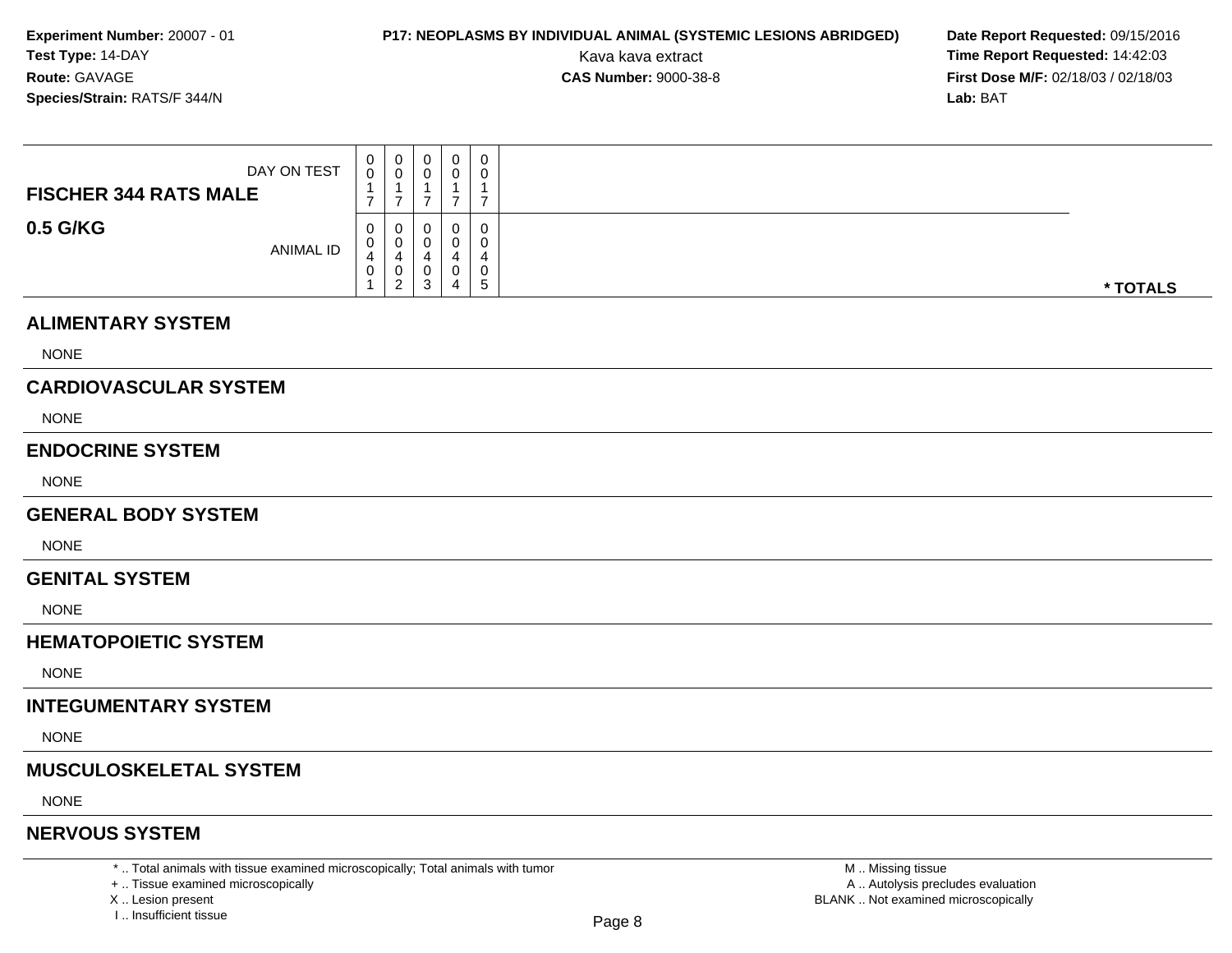## **P17: NEOPLASMS BY INDIVIDUAL ANIMAL (SYSTEMIC LESIONS ABRIDGED) Date Report Requested:** 09/15/2016

Kava kava extract **Time Report Requested:** 14:42:03<br>**CAS Number:** 9000-38-8 **Time Report Requested:** 14:42:03 **First Dose M/F:** 02/18/03 / 02/18/03<br>Lab: BAT **Lab:** BAT

| <b>FISCHER 344 RATS MALE</b> | DAY ON TEST      | 0<br>$\mathsf{O}\xspace$<br>$\rightarrow$ | $_{\rm 0}^{\rm 0}$<br>$\overline{ }$                                     | 0<br>$\mathbf 0$<br>$\overline{A}$<br>$\overline{ }$ | $\pmb{0}$<br>0<br>$\overline{ }$ | $\pmb{0}$<br>0<br>$\overline{ }$ |          |  |
|------------------------------|------------------|-------------------------------------------|--------------------------------------------------------------------------|------------------------------------------------------|----------------------------------|----------------------------------|----------|--|
| 0.5 G/KG                     | <b>ANIMAL ID</b> | 0<br>0<br>4<br>0                          | 0<br>$\pmb{0}$<br>$\overline{\mathbf{4}}$<br>$\pmb{0}$<br>$\overline{2}$ | 0<br>$\pmb{0}$<br>4<br>0<br>3                        | 0<br>0<br>4<br>0<br>4            | 0<br>0<br>4<br>0<br>5            | * TOTALS |  |
| <b>NONE</b>                  |                  |                                           |                                                                          |                                                      |                                  |                                  |          |  |
| <b>RESPIRATORY SYSTEM</b>    |                  |                                           |                                                                          |                                                      |                                  |                                  |          |  |
| Lung                         |                  |                                           |                                                                          |                                                      | $+$                              |                                  | 1        |  |
| <b>SPECIAL SENSES SYSTEM</b> |                  |                                           |                                                                          |                                                      |                                  |                                  |          |  |
| <b>NONE</b>                  |                  |                                           |                                                                          |                                                      |                                  |                                  |          |  |
| <b>URINARY SYSTEM</b>        |                  |                                           |                                                                          |                                                      |                                  |                                  |          |  |
| <b>NONE</b>                  |                  |                                           |                                                                          |                                                      |                                  |                                  |          |  |
| <b>SYSTEMIC LESIONS</b>      |                  |                                           |                                                                          |                                                      |                                  |                                  |          |  |
| Multiple Organ               |                  |                                           |                                                                          |                                                      | $\ddot{}$                        |                                  | 1        |  |

<sup>\* ..</sup> Total animals with tissue examined microscopically; Total animals with tumor

<sup>+ ..</sup> Tissue examined microscopically

X .. Lesion present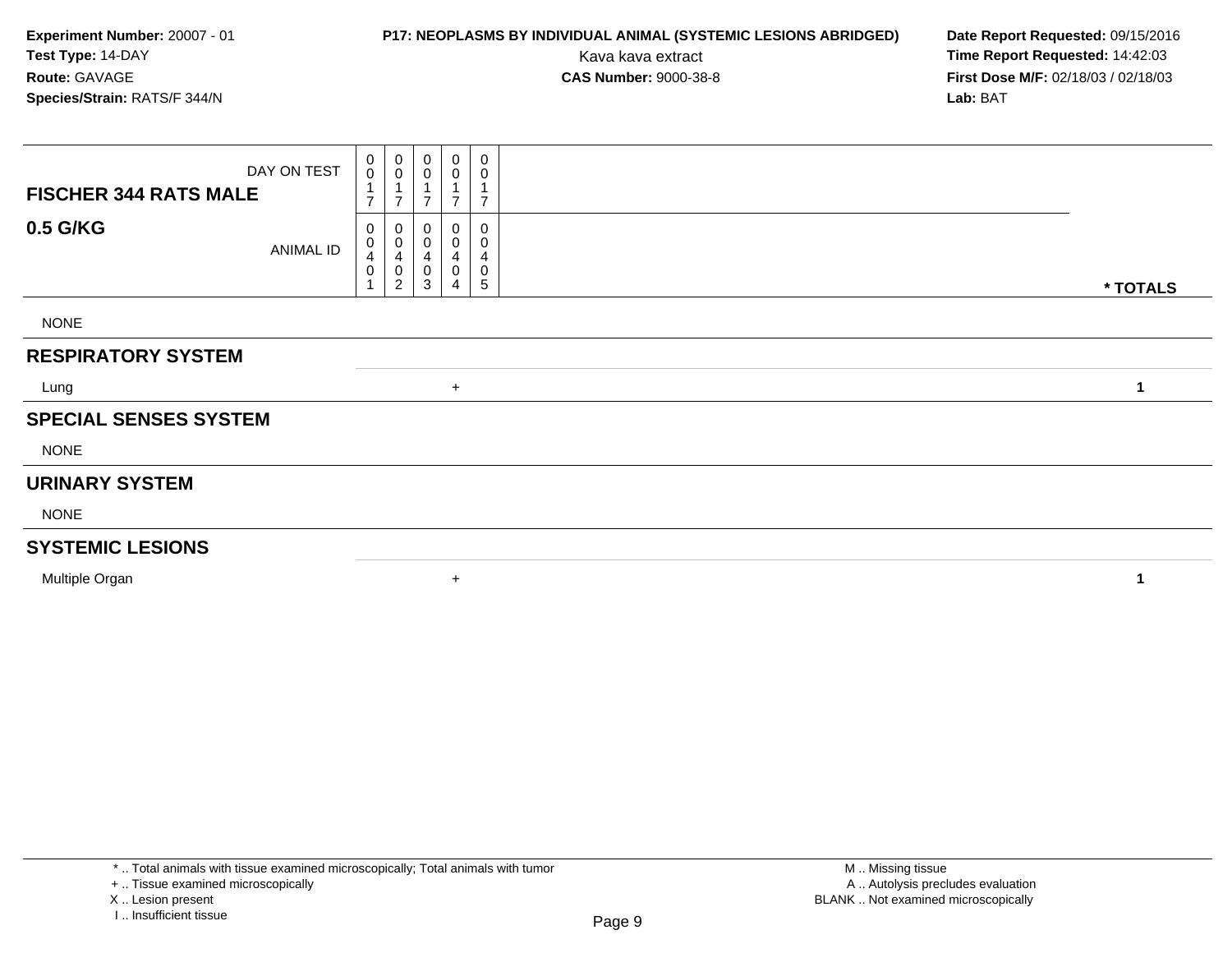## **P17: NEOPLASMS BY INDIVIDUAL ANIMAL (SYSTEMIC LESIONS ABRIDGED) Date Report Requested:** 09/15/2016

Kava kava extract **Time Report Requested:** 14:42:03<br>**CAS Number:** 9000-38-8 **Time Report Requested:** 14:42:03 **First Dose M/F:** 02/18/03 / 02/18/03<br>Lab: BAT **Lab:** BAT

| DAY ON TEST<br><b>FISCHER 344 RATS MALE</b>                                     | 0<br>$\mathbf 0$<br>$\mathbf{1}$<br>$\overline{7}$ | 0<br>0<br>1<br>$\overline{7}$      | 0<br>-1<br>$\overline{7}$ | $\mathbf 0$<br>0<br>$\mathbf{1}$<br>$\overline{7}$ | 0<br>0<br>$\overline{1}$<br>$\overline{7}$ |                   |                 |
|---------------------------------------------------------------------------------|----------------------------------------------------|------------------------------------|---------------------------|----------------------------------------------------|--------------------------------------------|-------------------|-----------------|
| <b>1.0 G/KG</b><br>ANIMAL ID                                                    | 0<br>0<br>5<br>0                                   | 0<br>0<br>5<br>0<br>$\overline{2}$ | 0<br>5<br>0<br>3          | $\Omega$<br>0<br>5<br>0<br>4                       | 0<br>0<br>5<br>$\mathbf 0$<br>$\sqrt{5}$   |                   | * TOTALS        |
| <b>ALIMENTARY SYSTEM</b>                                                        |                                                    |                                    |                           |                                                    |                                            |                   |                 |
| Liver                                                                           |                                                    |                                    |                           | + + + + +                                          |                                            |                   | $5\phantom{.0}$ |
| <b>CARDIOVASCULAR SYSTEM</b>                                                    |                                                    |                                    |                           |                                                    |                                            |                   |                 |
| <b>NONE</b>                                                                     |                                                    |                                    |                           |                                                    |                                            |                   |                 |
| <b>ENDOCRINE SYSTEM</b>                                                         |                                                    |                                    |                           |                                                    |                                            |                   |                 |
| <b>NONE</b>                                                                     |                                                    |                                    |                           |                                                    |                                            |                   |                 |
| <b>GENERAL BODY SYSTEM</b>                                                      |                                                    |                                    |                           |                                                    |                                            |                   |                 |
| <b>NONE</b>                                                                     |                                                    |                                    |                           |                                                    |                                            |                   |                 |
| <b>GENITAL SYSTEM</b>                                                           |                                                    |                                    |                           |                                                    |                                            |                   |                 |
| <b>NONE</b>                                                                     |                                                    |                                    |                           |                                                    |                                            |                   |                 |
| <b>HEMATOPOIETIC SYSTEM</b>                                                     |                                                    |                                    |                           |                                                    |                                            |                   |                 |
| <b>NONE</b>                                                                     |                                                    |                                    |                           |                                                    |                                            |                   |                 |
| <b>INTEGUMENTARY SYSTEM</b>                                                     |                                                    |                                    |                           |                                                    |                                            |                   |                 |
| <b>NONE</b>                                                                     |                                                    |                                    |                           |                                                    |                                            |                   |                 |
| <b>MUSCULOSKELETAL SYSTEM</b>                                                   |                                                    |                                    |                           |                                                    |                                            |                   |                 |
| <b>NONE</b>                                                                     |                                                    |                                    |                           |                                                    |                                            |                   |                 |
| <b>NERVOUS SYSTEM</b>                                                           |                                                    |                                    |                           |                                                    |                                            |                   |                 |
| *  Total animals with tissue examined microscopically; Total animals with tumor |                                                    |                                    |                           |                                                    |                                            | M  Missing tissue |                 |

+ .. Tissue examined microscopically

X .. Lesion present

I .. Insufficient tissue

y the contract of the contract of the contract of the contract of the contract of  $\mathsf A$  . Autolysis precludes evaluation Lesion present BLANK .. Not examined microscopically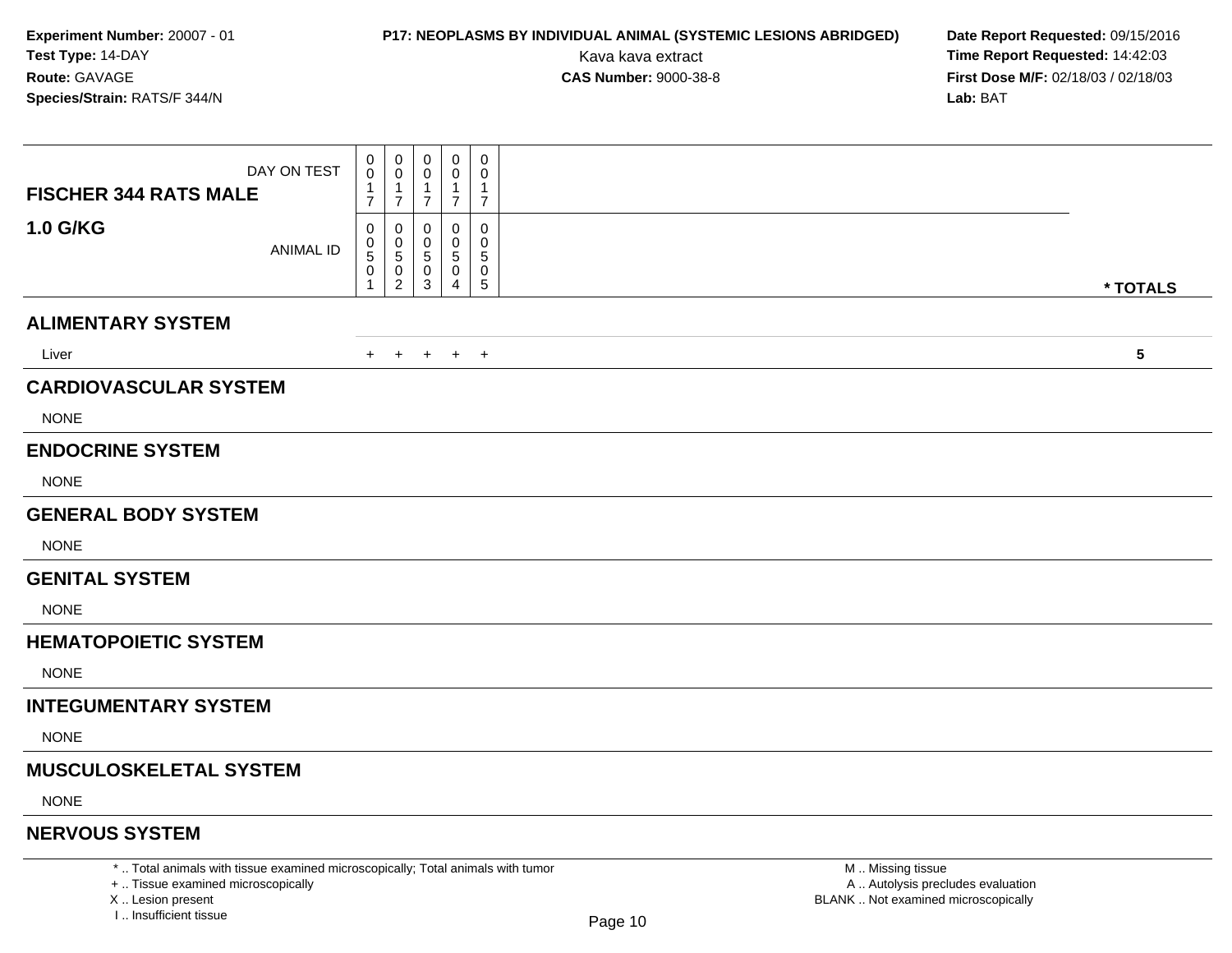## **P17: NEOPLASMS BY INDIVIDUAL ANIMAL (SYSTEMIC LESIONS ABRIDGED) Date Report Requested:** 09/15/2016

Kava kava extract **Time Report Requested:** 14:42:03<br>**CAS Number:** 9000-38-8 **Time Report Requested:** 14:42:03 **First Dose M/F:** 02/18/03 / 02/18/03<br>Lab: BAT **Lab:** BAT

| DAY ON TEST                  | 0<br>$\mathbf 0$                                                | $\mathbf 0$<br>$\pmb{0}$                             | 0<br>$\pmb{0}$           | $\mathbf 0$<br>0                                    | 0<br>$\pmb{0}$                 |          |
|------------------------------|-----------------------------------------------------------------|------------------------------------------------------|--------------------------|-----------------------------------------------------|--------------------------------|----------|
| <b>FISCHER 344 RATS MALE</b> | 1<br>$\overline{7}$                                             | $\overline{7}$                                       | $\overline{ }$           | $\overline{A}$<br>$\overline{7}$                    | $\overline{7}$                 |          |
| <b>1.0 G/KG</b><br>ANIMAL ID | 0<br>$\begin{array}{c} 0 \\ 5 \end{array}$<br>0<br>$\mathbf{1}$ | 0<br>$\pmb{0}$<br>5<br>$\mathbf 0$<br>$\overline{c}$ | $\pmb{0}$<br>5<br>0<br>3 | $\mathbf 0$<br>0<br>$\mathbf 5$<br>$\mathbf 0$<br>4 | 0<br>0<br>$\sqrt{5}$<br>0<br>5 | * TOTALS |
| <b>NONE</b>                  |                                                                 |                                                      |                          |                                                     |                                |          |
| <b>RESPIRATORY SYSTEM</b>    |                                                                 |                                                      |                          |                                                     |                                |          |
| <b>NONE</b>                  |                                                                 |                                                      |                          |                                                     |                                |          |
| <b>SPECIAL SENSES SYSTEM</b> |                                                                 |                                                      |                          |                                                     |                                |          |
| <b>NONE</b>                  |                                                                 |                                                      |                          |                                                     |                                |          |
| <b>URINARY SYSTEM</b>        |                                                                 |                                                      |                          |                                                     |                                |          |
| <b>NONE</b>                  |                                                                 |                                                      |                          |                                                     |                                |          |
| <b>SYSTEMIC LESIONS</b>      |                                                                 |                                                      |                          |                                                     |                                |          |
| Multiple Organ               |                                                                 |                                                      | $+$                      | $+$ $+$                                             |                                | 5        |

<sup>+ ..</sup> Tissue examined microscopically

X .. Lesion present

I .. Insufficient tissue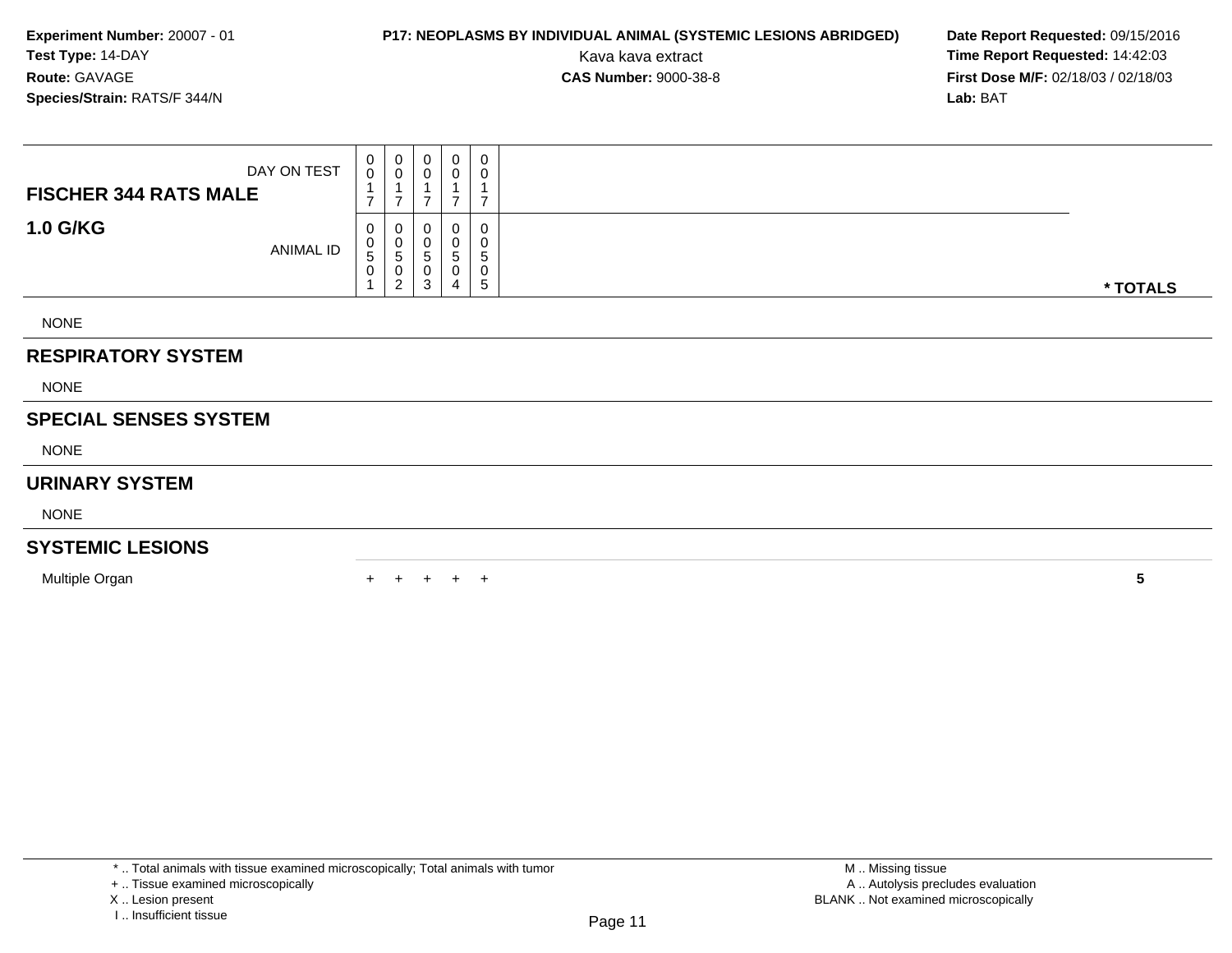## **P17: NEOPLASMS BY INDIVIDUAL ANIMAL (SYSTEMIC LESIONS ABRIDGED) Date Report Requested:** 09/15/2016

Kava kava extract **Time Report Requested:** 14:42:03<br>**CAS Number:** 9000-38-8 **Time Report Requested:** 14:42:03 **First Dose M/F:** 02/18/03 / 02/18/03<br>Lab: BAT **Lab:** BAT

| DAY ON TEST<br><b>FISCHER 344 RATS MALE</b>                                     | 0<br>0<br>-1<br>$\overline{7}$ | $\boldsymbol{0}$<br>0<br>$\mathbf 1$<br>$\overline{7}$ | $\mathbf 0$<br>$\Omega$<br>$\mathbf 1$<br>$\overline{7}$ | $\mathbf 0$<br>$\Omega$<br>1<br>$\overline{7}$ | $\mathbf 0$<br>0<br>$\mathbf{1}$<br>$\overline{7}$ |                   |          |
|---------------------------------------------------------------------------------|--------------------------------|--------------------------------------------------------|----------------------------------------------------------|------------------------------------------------|----------------------------------------------------|-------------------|----------|
| <b>2.0 G/KG</b><br><b>ANIMAL ID</b>                                             | 0<br>0<br>6<br>0               | 0<br>0<br>6<br>$\boldsymbol{0}$<br>$\overline{2}$      | 0<br>0<br>6<br>0<br>3                                    | $\Omega$<br>$\Omega$<br>6<br>0<br>4            | 0<br>0<br>6<br>$\mathbf 0$<br>$\sqrt{5}$           |                   | * TOTALS |
| <b>ALIMENTARY SYSTEM</b>                                                        |                                |                                                        |                                                          |                                                |                                                    |                   |          |
| Liver                                                                           |                                | $+$ $+$                                                |                                                          | $+$ $+$ $+$                                    |                                                    |                   | 5        |
| <b>CARDIOVASCULAR SYSTEM</b>                                                    |                                |                                                        |                                                          |                                                |                                                    |                   |          |
| <b>NONE</b>                                                                     |                                |                                                        |                                                          |                                                |                                                    |                   |          |
| <b>ENDOCRINE SYSTEM</b>                                                         |                                |                                                        |                                                          |                                                |                                                    |                   |          |
| <b>NONE</b>                                                                     |                                |                                                        |                                                          |                                                |                                                    |                   |          |
| <b>GENERAL BODY SYSTEM</b>                                                      |                                |                                                        |                                                          |                                                |                                                    |                   |          |
| <b>NONE</b>                                                                     |                                |                                                        |                                                          |                                                |                                                    |                   |          |
| <b>GENITAL SYSTEM</b>                                                           |                                |                                                        |                                                          |                                                |                                                    |                   |          |
| <b>NONE</b>                                                                     |                                |                                                        |                                                          |                                                |                                                    |                   |          |
| <b>HEMATOPOIETIC SYSTEM</b>                                                     |                                |                                                        |                                                          |                                                |                                                    |                   |          |
| <b>NONE</b>                                                                     |                                |                                                        |                                                          |                                                |                                                    |                   |          |
| <b>INTEGUMENTARY SYSTEM</b>                                                     |                                |                                                        |                                                          |                                                |                                                    |                   |          |
| <b>NONE</b>                                                                     |                                |                                                        |                                                          |                                                |                                                    |                   |          |
| <b>MUSCULOSKELETAL SYSTEM</b>                                                   |                                |                                                        |                                                          |                                                |                                                    |                   |          |
| <b>NONE</b>                                                                     |                                |                                                        |                                                          |                                                |                                                    |                   |          |
| <b>NERVOUS SYSTEM</b>                                                           |                                |                                                        |                                                          |                                                |                                                    |                   |          |
| *  Total animals with tissue examined microscopically; Total animals with tumor |                                |                                                        |                                                          |                                                |                                                    | M  Missing tissue |          |

+ .. Tissue examined microscopically

X .. Lesion present

I .. Insufficient tissue

y the contract of the contract of the contract of the contract of the contract of  $\mathsf A$  . Autolysis precludes evaluation Lesion present BLANK .. Not examined microscopically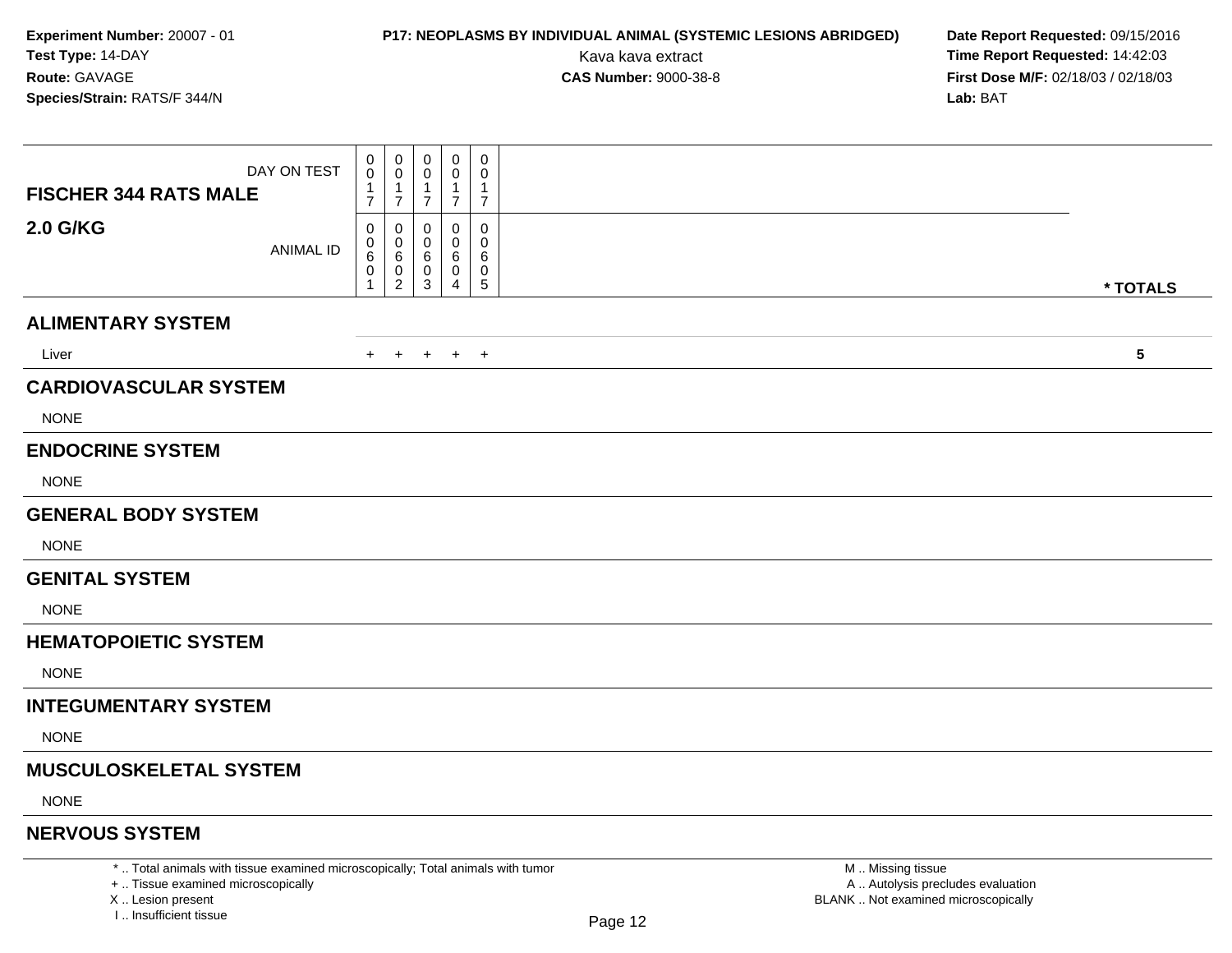## **P17: NEOPLASMS BY INDIVIDUAL ANIMAL (SYSTEMIC LESIONS ABRIDGED) Date Report Requested:** 09/15/2016

Kava kava extract **Time Report Requested:** 14:42:03<br>**CAS Number:** 9000-38-8 **Time Report Requested:** 14:42:03 **First Dose M/F:** 02/18/03 / 02/18/03<br>**Lab:** BAT **Lab:** BAT

| DAY ON TEST                         | $\pmb{0}$<br>$\mathbf 0$                 | $\begin{smallmatrix} 0\\0 \end{smallmatrix}$             | $_{\rm 0}^{\rm 0}$                      | $\begin{smallmatrix} 0\\0 \end{smallmatrix}$ | $\mathbf 0$<br>$\mathbf 0$                   |                 |  |
|-------------------------------------|------------------------------------------|----------------------------------------------------------|-----------------------------------------|----------------------------------------------|----------------------------------------------|-----------------|--|
| <b>FISCHER 344 RATS MALE</b>        | 1<br>$\overline{7}$                      | $\overline{ }$                                           | $\overline{ }$                          | $\overline{ }$                               | $\overline{z}$                               |                 |  |
| <b>2.0 G/KG</b><br><b>ANIMAL ID</b> | $\mathbf 0$<br>$\pmb{0}$<br>6<br>$\,0\,$ | 0<br>$\pmb{0}$<br>$\,6$<br>$\mathbf 0$<br>$\overline{c}$ | $\mathbf 0$<br>$\pmb{0}$<br>6<br>0<br>3 | 0<br>$\pmb{0}$<br>6<br>0<br>4                | 0<br>0<br>$\,6\,$<br>$\pmb{0}$<br>$\sqrt{5}$ | * TOTALS        |  |
| <b>Brain</b>                        |                                          | $+$ $+$                                                  |                                         | $+$ $+$ $+$                                  |                                              | $5\phantom{.0}$ |  |
| <b>RESPIRATORY SYSTEM</b>           |                                          |                                                          |                                         |                                              |                                              |                 |  |
| Lung                                |                                          |                                                          | + + + + +                               |                                              |                                              | $5\phantom{.0}$ |  |
| <b>SPECIAL SENSES SYSTEM</b>        |                                          |                                                          |                                         |                                              |                                              |                 |  |
| <b>NONE</b>                         |                                          |                                                          |                                         |                                              |                                              |                 |  |
| <b>URINARY SYSTEM</b>               |                                          |                                                          |                                         |                                              |                                              |                 |  |
| Kidney                              |                                          | $+$ $+$                                                  |                                         | $+$ $+$ $+$                                  |                                              | $5\phantom{.0}$ |  |
| <b>SYSTEMIC LESIONS</b>             |                                          |                                                          |                                         |                                              |                                              |                 |  |
| Multiple Organ                      | $+$                                      | $+$                                                      | $+$                                     | $+$ $+$                                      |                                              | $5\phantom{.0}$ |  |

\*\*\* END OF MALE DATA \*\*\*

\* .. Total animals with tissue examined microscopically; Total animals with tumor

+ .. Tissue examined microscopically

X .. Lesion present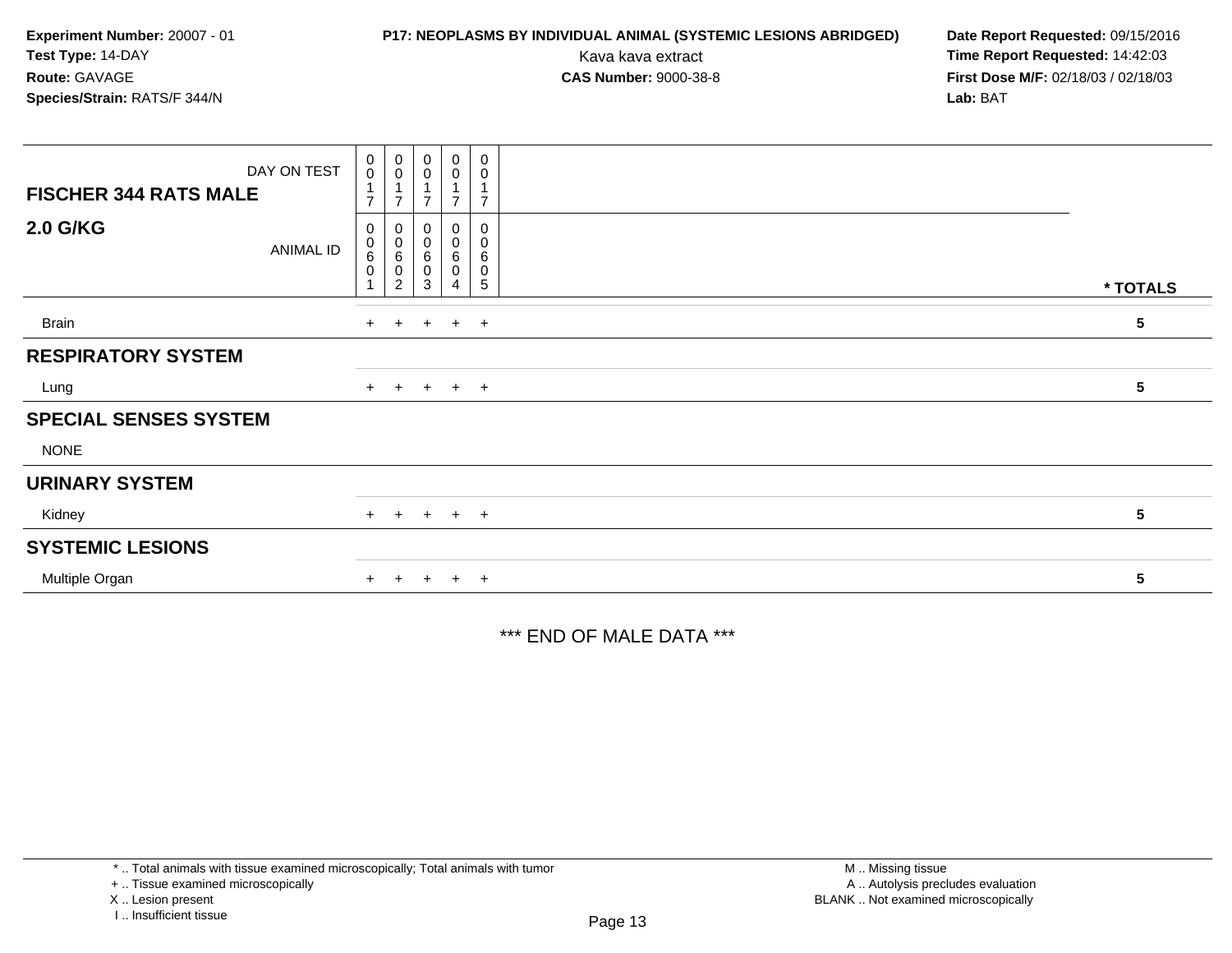## **P17: NEOPLASMS BY INDIVIDUAL ANIMAL (SYSTEMIC LESIONS ABRIDGED) Date Report Requested:** 09/15/2016

Kava kava extract **Time Report Requested:** 14:42:03<br>**CAS Number:** 9000-38-8 **Time Report Requested:** 14:42:03 **First Dose M/F:** 02/18/03 / 02/18/03<br>Lab: BAT **Lab:** BAT

| DAY ON TEST<br><b>FISCHER 344 RATS FEMALE</b>                                   | 0<br>0<br>1<br>$\overline{7}$ | 0<br>0<br>-1<br>$\overline{7}$      | 0<br>$\Omega$<br>$\mathbf 1$<br>$\overline{7}$ | $\mathbf 0$<br>0<br>1<br>$\overline{7}$ | $\mathbf 0$<br>0<br>$\mathbf{1}$<br>$\overline{7}$ |                   |          |
|---------------------------------------------------------------------------------|-------------------------------|-------------------------------------|------------------------------------------------|-----------------------------------------|----------------------------------------------------|-------------------|----------|
| 0 G/KG<br><b>ANIMAL ID</b>                                                      | 0<br>0<br>5                   | 0<br>0<br>-1<br>5<br>$\overline{2}$ | 0<br>0<br>5<br>3                               | 0<br>0<br>1<br>5<br>4                   | 0<br>0<br>1<br>$\,$ 5 $\,$<br>$\sqrt{5}$           |                   |          |
| <b>ALIMENTARY SYSTEM</b>                                                        |                               |                                     |                                                |                                         |                                                    |                   | * TOTALS |
| Liver                                                                           |                               | $+$ $+$                             |                                                | $+$ $+$ $+$                             |                                                    |                   | 5        |
| <b>CARDIOVASCULAR SYSTEM</b>                                                    |                               |                                     |                                                |                                         |                                                    |                   |          |
| <b>NONE</b>                                                                     |                               |                                     |                                                |                                         |                                                    |                   |          |
| <b>ENDOCRINE SYSTEM</b>                                                         |                               |                                     |                                                |                                         |                                                    |                   |          |
| <b>NONE</b>                                                                     |                               |                                     |                                                |                                         |                                                    |                   |          |
| <b>GENERAL BODY SYSTEM</b>                                                      |                               |                                     |                                                |                                         |                                                    |                   |          |
| <b>NONE</b>                                                                     |                               |                                     |                                                |                                         |                                                    |                   |          |
| <b>GENITAL SYSTEM</b>                                                           |                               |                                     |                                                |                                         |                                                    |                   |          |
| <b>NONE</b>                                                                     |                               |                                     |                                                |                                         |                                                    |                   |          |
| <b>HEMATOPOIETIC SYSTEM</b>                                                     |                               |                                     |                                                |                                         |                                                    |                   |          |
| <b>NONE</b>                                                                     |                               |                                     |                                                |                                         |                                                    |                   |          |
| <b>INTEGUMENTARY SYSTEM</b>                                                     |                               |                                     |                                                |                                         |                                                    |                   |          |
| <b>NONE</b>                                                                     |                               |                                     |                                                |                                         |                                                    |                   |          |
| <b>MUSCULOSKELETAL SYSTEM</b>                                                   |                               |                                     |                                                |                                         |                                                    |                   |          |
| <b>NONE</b>                                                                     |                               |                                     |                                                |                                         |                                                    |                   |          |
| <b>NERVOUS SYSTEM</b>                                                           |                               |                                     |                                                |                                         |                                                    |                   |          |
| *  Total animals with tissue examined microscopically; Total animals with tumor |                               |                                     |                                                |                                         |                                                    | M  Missing tissue |          |

+ .. Tissue examined microscopically

X .. Lesion present

I .. Insufficient tissue

 M .. Missing tissue A .. Autolysis precludes evaluationLesion present BLANK .. Not examined microscopically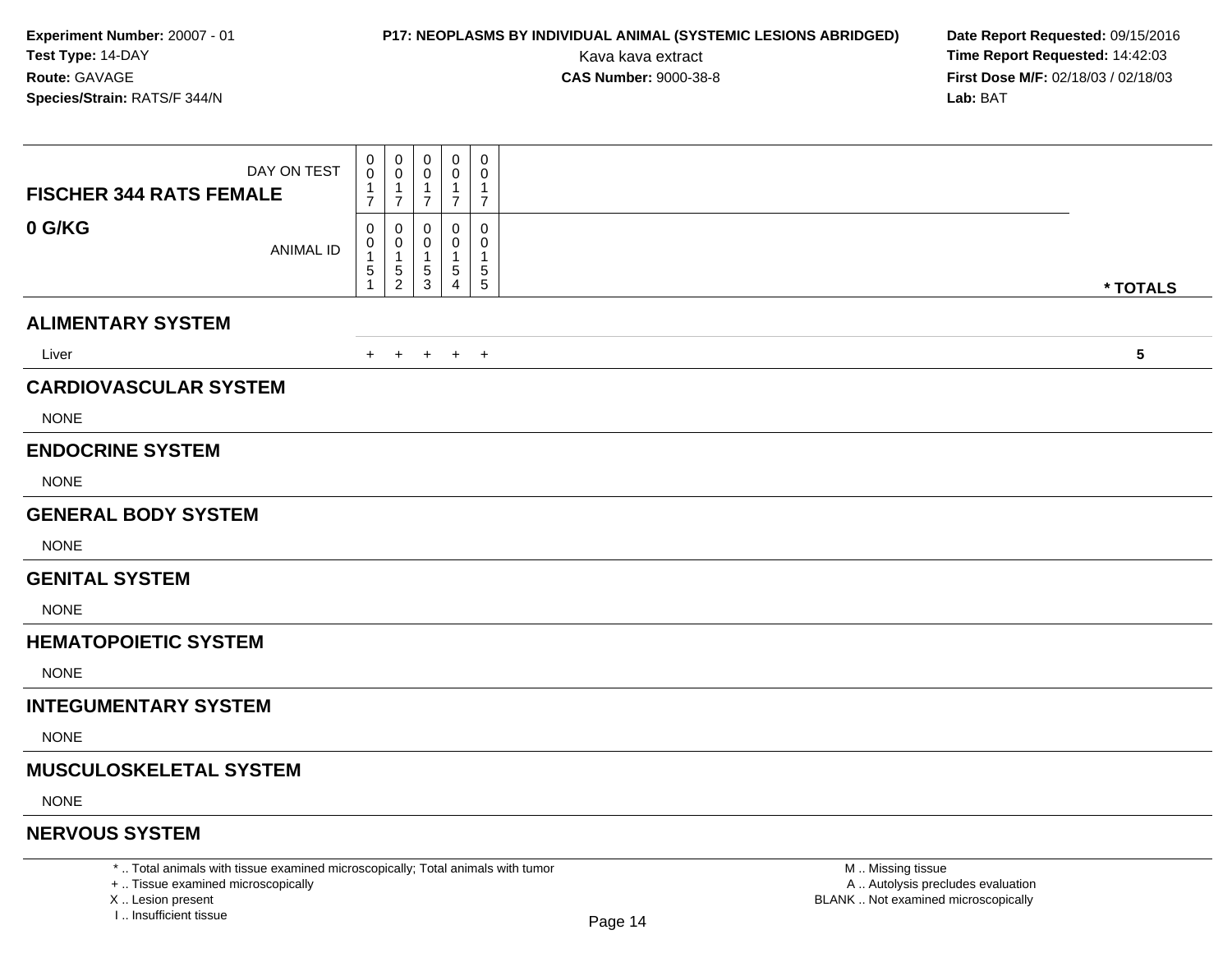## **P17: NEOPLASMS BY INDIVIDUAL ANIMAL (SYSTEMIC LESIONS ABRIDGED) Date Report Requested:** 09/15/2016

Kava kava extract **Time Report Requested:** 14:42:03<br>**CAS Number:** 9000-38-8 **Time Report Requested:** 14:42:03 **First Dose M/F:** 02/18/03 / 02/18/03<br>Lab: BAT **Lab:** BAT

| DAY ON TEST<br><b>FISCHER 344 RATS FEMALE</b> | $_{\rm 0}^{\rm 0}$<br>$\overline{ }$ | $\begin{smallmatrix} 0\\0 \end{smallmatrix}$<br>$\overline{ }$ | $\begin{smallmatrix} 0\\0 \end{smallmatrix}$<br>$\overline{ }$ | $_{\rm 0}^{\rm 0}$<br>1<br>$\overline{7}$  | $\overline{0}$<br>$\pmb{0}$<br>$\mathbf{1}$<br>$\overline{7}$    |                 |
|-----------------------------------------------|--------------------------------------|----------------------------------------------------------------|----------------------------------------------------------------|--------------------------------------------|------------------------------------------------------------------|-----------------|
| 0 G/KG<br><b>ANIMAL ID</b>                    | 0<br>$\pmb{0}$<br>5                  | 0<br>0<br>5<br>$\overline{c}$                                  | $\,0\,$<br>0<br>$\overline{A}$<br>5<br>3                       | 0<br>$\pmb{0}$<br>1<br>5<br>$\overline{4}$ | $\mathbf 0$<br>$\mathbf 0$<br>1<br>$\sqrt{5}$<br>$5\phantom{.0}$ | * TOTALS        |
| Brain                                         | $+$                                  | $+$                                                            | $+$                                                            | $+$ $+$                                    |                                                                  | 5               |
| <b>RESPIRATORY SYSTEM</b>                     |                                      |                                                                |                                                                |                                            |                                                                  |                 |
| Lung                                          | $+$                                  |                                                                | $+$ $+$ $+$ $+$                                                |                                            |                                                                  | 5               |
| <b>SPECIAL SENSES SYSTEM</b>                  |                                      |                                                                |                                                                |                                            |                                                                  |                 |
| <b>NONE</b>                                   |                                      |                                                                |                                                                |                                            |                                                                  |                 |
| <b>URINARY SYSTEM</b>                         |                                      |                                                                |                                                                |                                            |                                                                  |                 |
| Kidney                                        |                                      |                                                                | + + + + +                                                      |                                            |                                                                  | $5\phantom{.0}$ |
| <b>SYSTEMIC LESIONS</b>                       |                                      |                                                                |                                                                |                                            |                                                                  |                 |
| Multiple Organ                                | $+$                                  | $+$                                                            | $+$                                                            | $+$                                        | $+$                                                              | 5               |

\* .. Total animals with tissue examined microscopically; Total animals with tumor

+ .. Tissue examined microscopically

X .. Lesion present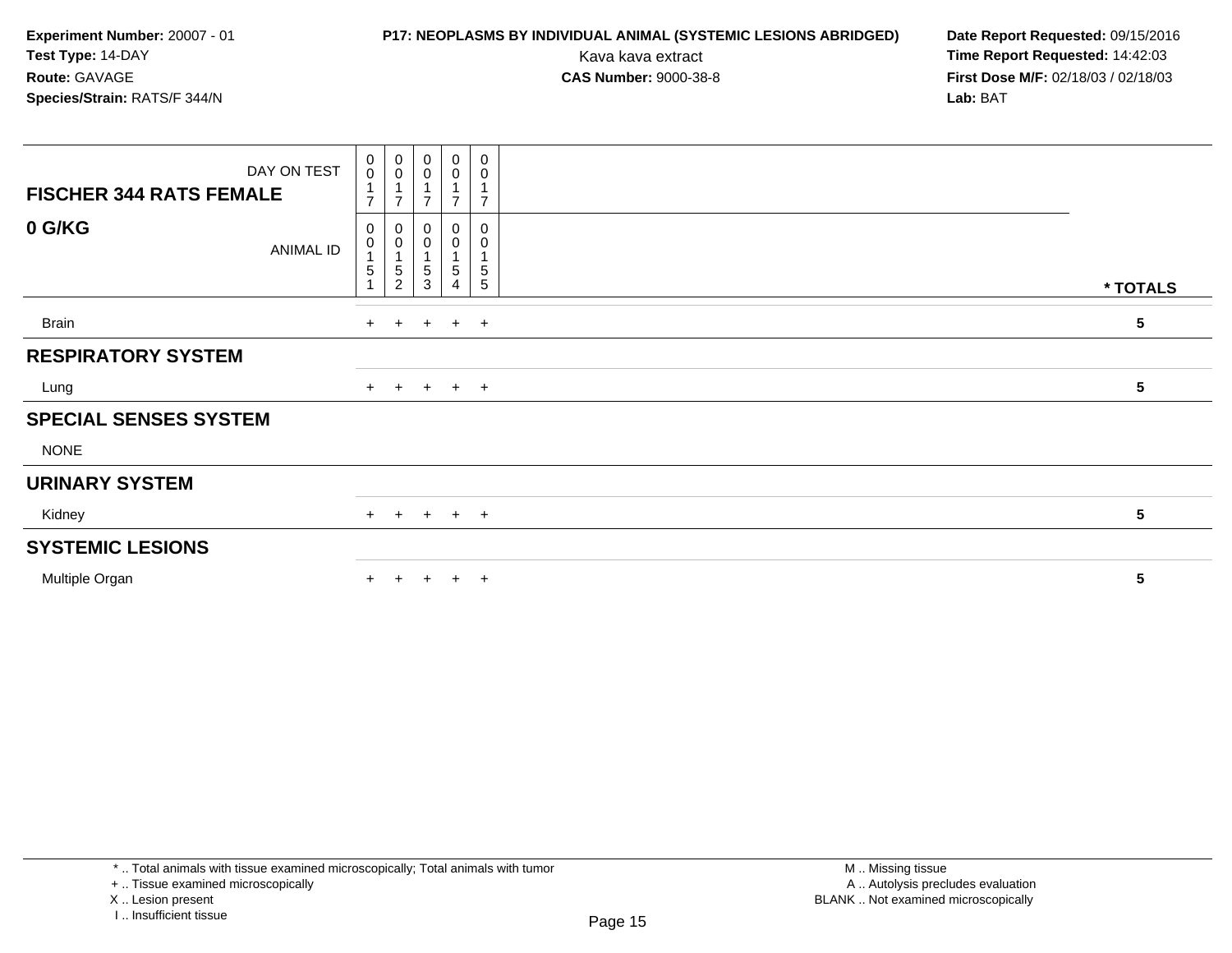## **P17: NEOPLASMS BY INDIVIDUAL ANIMAL (SYSTEMIC LESIONS ABRIDGED) Date Report Requested:** 09/15/2016

Kava kava extract **Time Report Requested:** 14:42:03<br>**CAS Number:** 9000-38-8 **Time Report Requested:** 14:42:03 **First Dose M/F:** 02/18/03 / 02/18/03<br>Lab: BAT **Lab:** BAT

| DAY ON TEST<br><b>FISCHER 344 RATS FEMALE</b>                                   | 0<br>0<br>1<br>$\overline{7}$ | 0<br>0<br>1<br>$\overline{7}$                             | 0<br>0<br>$\mathbf 1$<br>$\overline{7}$   | $\mathbf 0$<br>0<br>$\mathbf 1$<br>$\overline{7}$ | 0<br>0<br>$\mathbf{1}$<br>$\overline{7}$             |                   |                 |
|---------------------------------------------------------------------------------|-------------------------------|-----------------------------------------------------------|-------------------------------------------|---------------------------------------------------|------------------------------------------------------|-------------------|-----------------|
| 0.125 G/KG<br><b>ANIMAL ID</b>                                                  | 0<br>0<br>$\overline{c}$<br>5 | 0<br>$\mathbf 0$<br>$\overline{c}$<br>5<br>$\overline{2}$ | 0<br>$\Omega$<br>2<br>$\overline{5}$<br>3 | $\Omega$<br>$\Omega$<br>2<br>5<br>4               | 0<br>0<br>$\overline{2}$<br>$\sqrt{5}$<br>$\sqrt{5}$ |                   | * TOTALS        |
| <b>ALIMENTARY SYSTEM</b>                                                        |                               |                                                           |                                           |                                                   |                                                      |                   |                 |
| Liver                                                                           | $+$                           | $+$                                                       |                                           | $+$ $+$ $+$                                       |                                                      |                   | $5\phantom{.0}$ |
| <b>CARDIOVASCULAR SYSTEM</b>                                                    |                               |                                                           |                                           |                                                   |                                                      |                   |                 |
| <b>NONE</b>                                                                     |                               |                                                           |                                           |                                                   |                                                      |                   |                 |
| <b>ENDOCRINE SYSTEM</b>                                                         |                               |                                                           |                                           |                                                   |                                                      |                   |                 |
| <b>NONE</b>                                                                     |                               |                                                           |                                           |                                                   |                                                      |                   |                 |
| <b>GENERAL BODY SYSTEM</b>                                                      |                               |                                                           |                                           |                                                   |                                                      |                   |                 |
| <b>NONE</b>                                                                     |                               |                                                           |                                           |                                                   |                                                      |                   |                 |
| <b>GENITAL SYSTEM</b>                                                           |                               |                                                           |                                           |                                                   |                                                      |                   |                 |
| <b>NONE</b>                                                                     |                               |                                                           |                                           |                                                   |                                                      |                   |                 |
| <b>HEMATOPOIETIC SYSTEM</b>                                                     |                               |                                                           |                                           |                                                   |                                                      |                   |                 |
| <b>NONE</b>                                                                     |                               |                                                           |                                           |                                                   |                                                      |                   |                 |
| <b>INTEGUMENTARY SYSTEM</b>                                                     |                               |                                                           |                                           |                                                   |                                                      |                   |                 |
| <b>NONE</b>                                                                     |                               |                                                           |                                           |                                                   |                                                      |                   |                 |
| <b>MUSCULOSKELETAL SYSTEM</b>                                                   |                               |                                                           |                                           |                                                   |                                                      |                   |                 |
| <b>NONE</b>                                                                     |                               |                                                           |                                           |                                                   |                                                      |                   |                 |
| <b>NERVOUS SYSTEM</b>                                                           |                               |                                                           |                                           |                                                   |                                                      |                   |                 |
| *  Total animals with tissue examined microscopically; Total animals with tumor |                               |                                                           |                                           |                                                   |                                                      | M  Missing tissue |                 |

+ .. Tissue examined microscopically

X .. Lesion present

I .. Insufficient tissue

 M .. Missing tissuey the contract of the contract of the contract of the contract of the contract of  $\mathsf A$  . Autolysis precludes evaluation Lesion present BLANK .. Not examined microscopically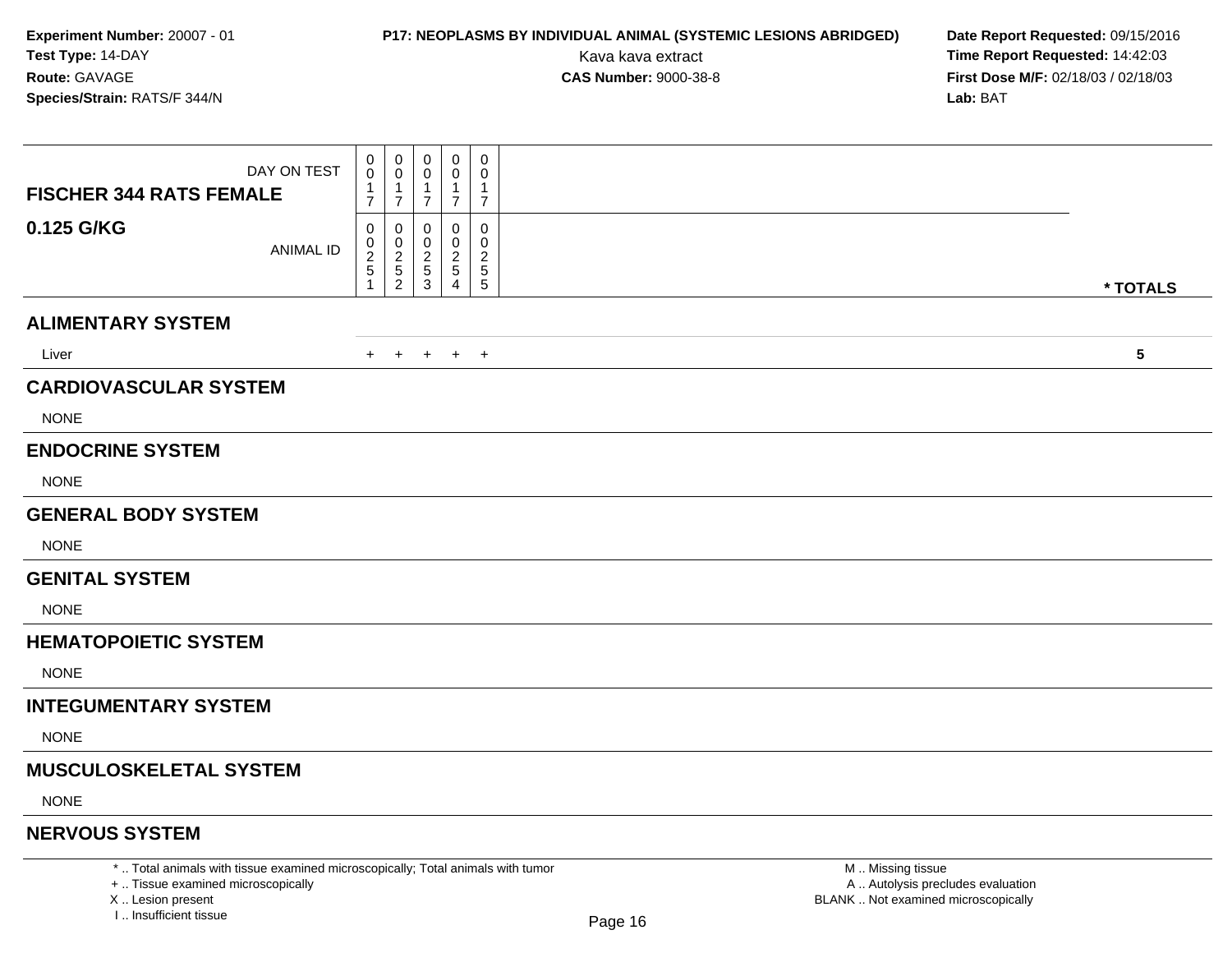## **P17: NEOPLASMS BY INDIVIDUAL ANIMAL (SYSTEMIC LESIONS ABRIDGED) Date Report Requested:** 09/15/2016

Kava kava extract **Time Report Requested:** 14:42:03<br>**CAS Number:** 9000-38-8 **Time Report Requested:** 14:42:03 **First Dose M/F:** 02/18/03 / 02/18/03<br>**Lab:** BAT **Lab:** BAT

| DAY ON TEST                    | $\begin{smallmatrix}0\0\0\end{smallmatrix}$     | $\begin{smallmatrix}0\\0\end{smallmatrix}$   | $\pmb{0}$<br>0                                      | 0<br>0                       | 0<br>0                                              |          |
|--------------------------------|-------------------------------------------------|----------------------------------------------|-----------------------------------------------------|------------------------------|-----------------------------------------------------|----------|
| <b>FISCHER 344 RATS FEMALE</b> | $\overline{ }$                                  | 1<br>$\overline{ }$                          | ⇁                                                   | $\overline{ }$               | ⇁                                                   |          |
| 0.125 G/KG<br><b>ANIMAL ID</b> | 0<br>$\begin{array}{c} 0 \\ 2 \\ 5 \end{array}$ | $\pmb{0}$<br>$\frac{0}{2}$<br>$\overline{c}$ | 0<br>$\pmb{0}$<br>$\overline{\mathbf{c}}$<br>5<br>3 | $\overline{\mathbf{c}}$<br>5 | $\pmb{0}$<br>0<br>$\overline{c}$<br>$\sqrt{5}$<br>5 | * TOTALS |
| <b>NONE</b>                    |                                                 |                                              |                                                     |                              |                                                     |          |
| <b>RESPIRATORY SYSTEM</b>      |                                                 |                                              |                                                     |                              |                                                     |          |
| <b>NONE</b>                    |                                                 |                                              |                                                     |                              |                                                     |          |
| <b>SPECIAL SENSES SYSTEM</b>   |                                                 |                                              |                                                     |                              |                                                     |          |
| <b>NONE</b>                    |                                                 |                                              |                                                     |                              |                                                     |          |
| <b>URINARY SYSTEM</b>          |                                                 |                                              |                                                     |                              |                                                     |          |
| <b>NONE</b>                    |                                                 |                                              |                                                     |                              |                                                     |          |
| <b>SYSTEMIC LESIONS</b>        |                                                 |                                              |                                                     |                              |                                                     |          |
| Multiple Organ                 |                                                 |                                              | $+$                                                 |                              | $+$ $+$                                             | 5        |

\* .. Total animals with tissue examined microscopically; Total animals with tumor

X .. Lesion present

<sup>+ ..</sup> Tissue examined microscopically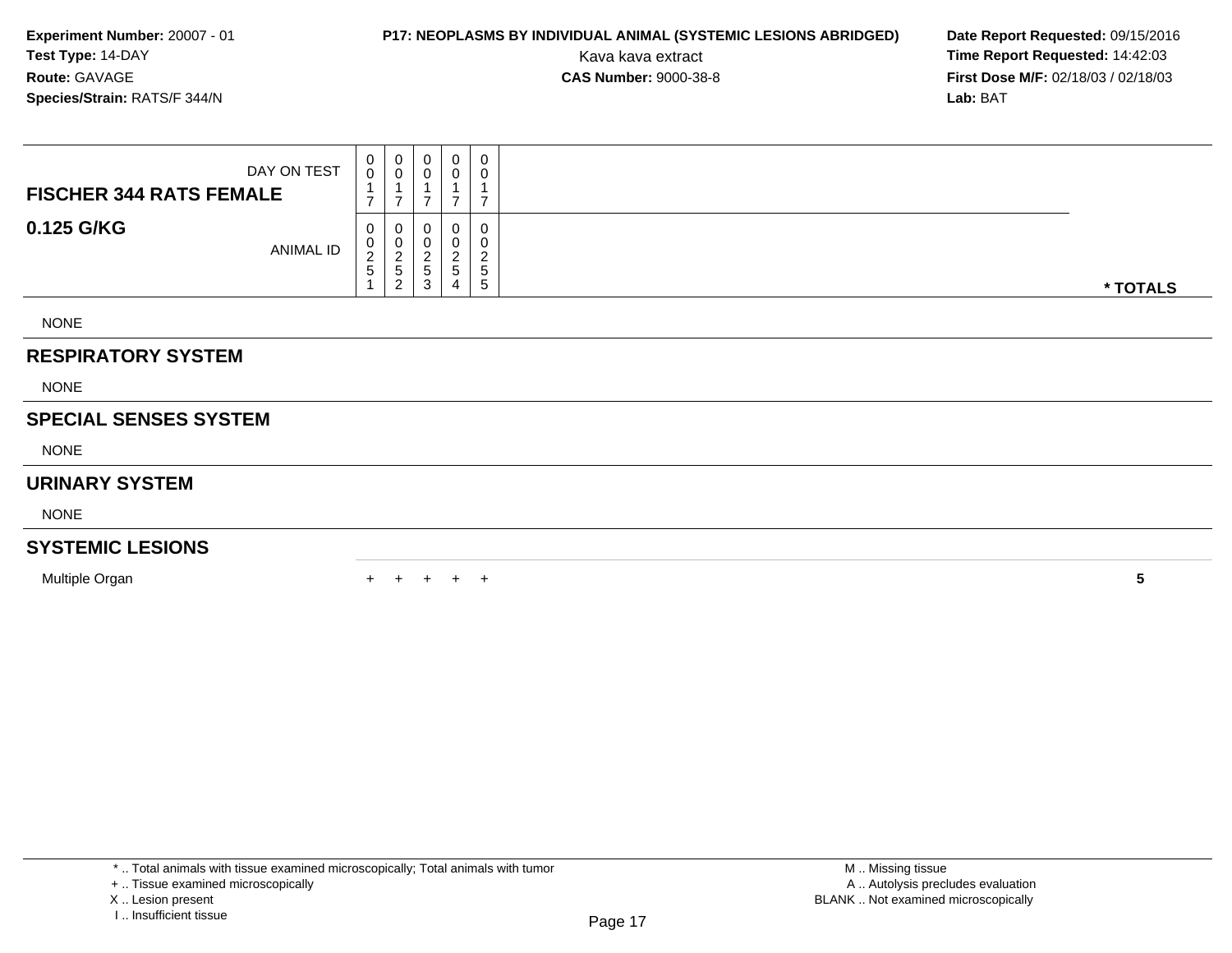## **P17: NEOPLASMS BY INDIVIDUAL ANIMAL (SYSTEMIC LESIONS ABRIDGED) Date Report Requested:** 09/15/2016

Kava kava extract **Time Report Requested:** 14:42:03<br>**CAS Number:** 9000-38-8 **Time Report Requested:** 14:42:03 **First Dose M/F:** 02/18/03 / 02/18/03<br>Lab: BAT **Lab:** BAT

| DAY ON TEST<br><b>FISCHER 344 RATS FEMALE</b>                                   | 0<br>0<br>1<br>$\overline{7}$ | $\pmb{0}$<br>0<br>1<br>$\overline{7}$        | 0<br>$\Omega$<br>-1<br>$\overline{7}$                  | $\mathbf 0$<br>0<br>$\mathbf{1}$<br>$\overline{7}$ | 0<br>0<br>$\mathbf{1}$<br>$\overline{7}$ |                   |          |
|---------------------------------------------------------------------------------|-------------------------------|----------------------------------------------|--------------------------------------------------------|----------------------------------------------------|------------------------------------------|-------------------|----------|
| 0.25 G/KG<br><b>ANIMAL ID</b>                                                   | 0<br>0<br>3<br>5              | 0<br>0<br>3<br>$\,$ 5 $\,$<br>$\overline{c}$ | 0<br>$\Omega$<br>3<br>$\overline{5}$<br>$\mathfrak{S}$ | 0<br>$\Omega$<br>3<br>5<br>4                       | 0<br>0<br>3<br>$\sqrt{5}$<br>$\sqrt{5}$  |                   | * TOTALS |
| <b>ALIMENTARY SYSTEM</b>                                                        |                               |                                              |                                                        |                                                    |                                          |                   |          |
| Liver                                                                           |                               | $+$ $+$                                      |                                                        | $+$ $+$ $+$                                        |                                          |                   | 5        |
| <b>CARDIOVASCULAR SYSTEM</b>                                                    |                               |                                              |                                                        |                                                    |                                          |                   |          |
| <b>NONE</b>                                                                     |                               |                                              |                                                        |                                                    |                                          |                   |          |
| <b>ENDOCRINE SYSTEM</b>                                                         |                               |                                              |                                                        |                                                    |                                          |                   |          |
| <b>NONE</b>                                                                     |                               |                                              |                                                        |                                                    |                                          |                   |          |
| <b>GENERAL BODY SYSTEM</b>                                                      |                               |                                              |                                                        |                                                    |                                          |                   |          |
| <b>NONE</b>                                                                     |                               |                                              |                                                        |                                                    |                                          |                   |          |
| <b>GENITAL SYSTEM</b>                                                           |                               |                                              |                                                        |                                                    |                                          |                   |          |
| <b>NONE</b>                                                                     |                               |                                              |                                                        |                                                    |                                          |                   |          |
| <b>HEMATOPOIETIC SYSTEM</b>                                                     |                               |                                              |                                                        |                                                    |                                          |                   |          |
| <b>NONE</b>                                                                     |                               |                                              |                                                        |                                                    |                                          |                   |          |
| <b>INTEGUMENTARY SYSTEM</b>                                                     |                               |                                              |                                                        |                                                    |                                          |                   |          |
| <b>NONE</b>                                                                     |                               |                                              |                                                        |                                                    |                                          |                   |          |
| <b>MUSCULOSKELETAL SYSTEM</b>                                                   |                               |                                              |                                                        |                                                    |                                          |                   |          |
| <b>NONE</b>                                                                     |                               |                                              |                                                        |                                                    |                                          |                   |          |
| <b>NERVOUS SYSTEM</b>                                                           |                               |                                              |                                                        |                                                    |                                          |                   |          |
| *  Total animals with tissue examined microscopically; Total animals with tumor |                               |                                              |                                                        |                                                    |                                          | M  Missing tissue |          |

+ .. Tissue examined microscopically

X .. Lesion present

I .. Insufficient tissue

 M .. Missing tissue A .. Autolysis precludes evaluationLesion present BLANK .. Not examined microscopically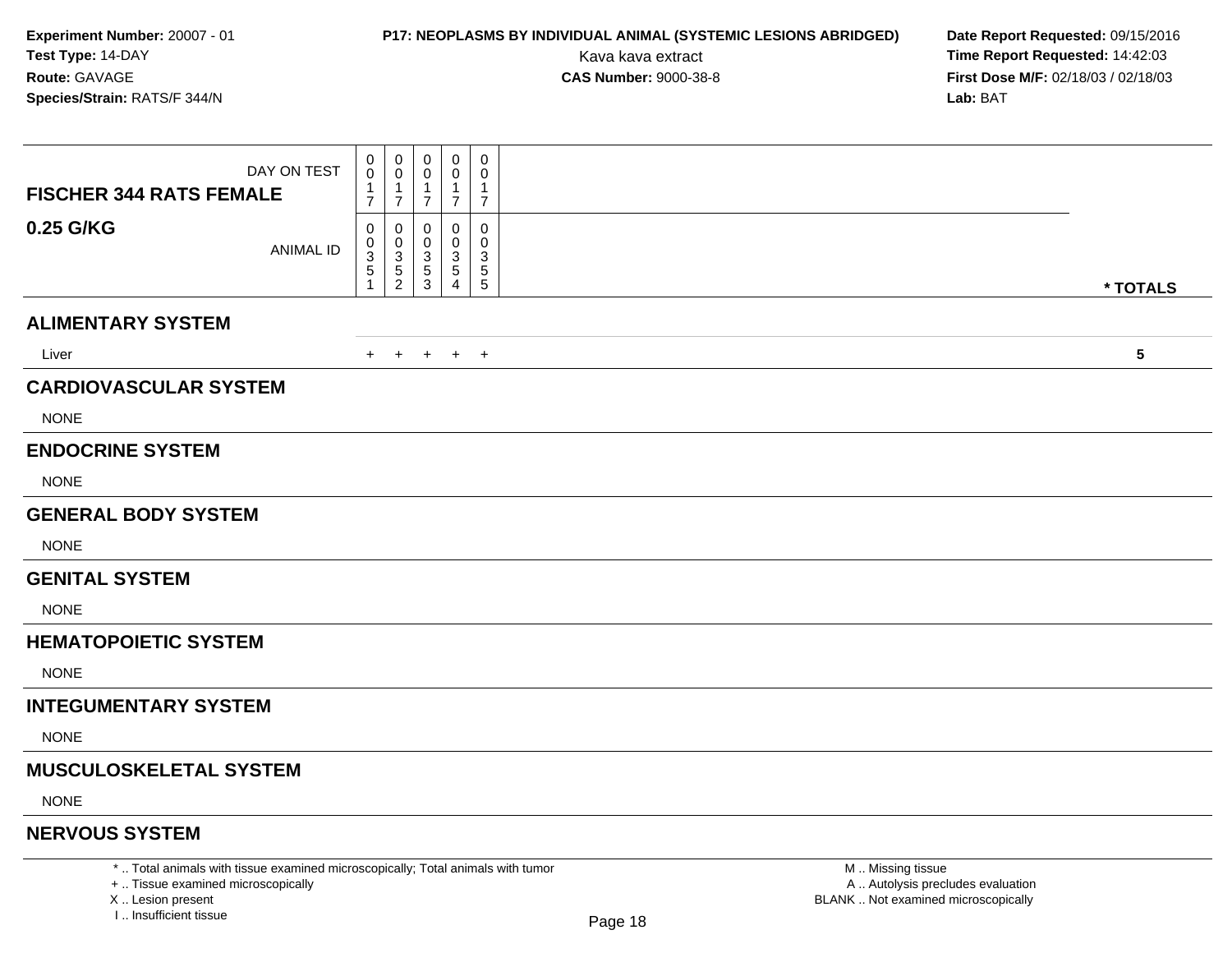DAY ON TEST**FISCHER 344 RATS FEMALE**0 0 1 70 0 1 70 0 1 70 0 1 70 0 1 7**0.25 G/KG**ANIMAL ID0<br>0<br>3<br>5<br>1 0 0 3 5 20 0 3 5 30 0 3 5 40 0 3 5 5 **\* TOTALS**NONE**RESPIRATORY SYSTEM**Lungg  $\rightarrow$  <sup>+</sup> <sup>+</sup> **<sup>3</sup> SPECIAL SENSES SYSTEM**NONE**URINARY SYSTEM**NONE**SYSTEMIC LESIONSExperiment Number:** 20007 - 01**P17: NEOPLASMS BY INDIVIDUAL ANIMAL (SYSTEMIC LESIONS ABRIDGED) Date Report Requested: 09/15/2016<br>Kava kava extract <b>Time Report Requested: 14:42:03 Test Type:** 14-DAYKava kava extract **Time Report Requested:** 14:42:03<br>**CAS Number:** 9000-38-8 **Time Report Requested:** 14:42:03 **Route:** GAVAGE**First Dose M/F:** 02/18/03 / 02/18/03<br>**Lab:** BAT **Species/Strain:** RATS/F 344/N**Lab:** BAT

Multiple Organ

n  $+$ <sup>+</sup> <sup>+</sup> <sup>+</sup> <sup>+</sup> **<sup>5</sup>**

\* .. Total animals with tissue examined microscopically; Total animals with tumor

+ .. Tissue examined microscopically

X .. Lesion present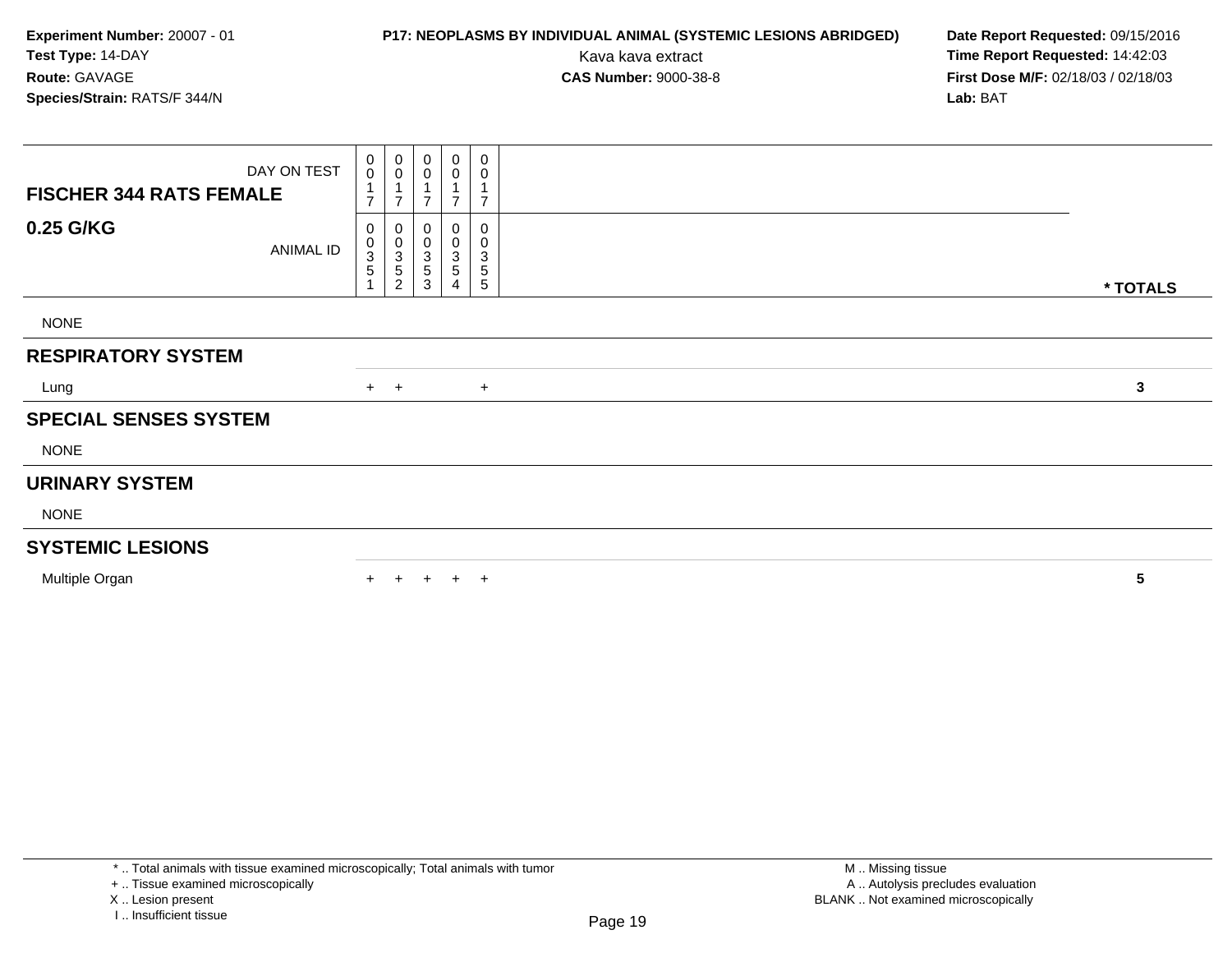# **P17: NEOPLASMS BY INDIVIDUAL ANIMAL (SYSTEMIC LESIONS ABRIDGED) Date Report Requested:** 09/15/2016

Kava kava extract **Time Report Requested:** 14:42:03<br>**CAS Number:** 9000-38-8 **Time Report Requested:** 14:42:03 **First Dose M/F:** 02/18/03 / 02/18/03<br>Lab: BAT **Lab:** BAT

| DAY ON TEST<br><b>FISCHER 344 RATS FEMALE</b>                                                                         | 0<br>$\mathbf 0$<br>$\mathbf{1}$<br>$\overline{7}$ | $\mathbf 0$<br>0<br>$\mathbf{1}$<br>$\overline{7}$ | 0<br>0<br>$\mathbf{1}$<br>$\overline{7}$ | $\mathbf 0$<br>$\tilde{0}$<br>$\mathbf 1$<br>$\overline{7}$ | $\mathbf 0$<br>0<br>$\mathbf{1}$<br>$\overline{7}$            |                                                        |                 |
|-----------------------------------------------------------------------------------------------------------------------|----------------------------------------------------|----------------------------------------------------|------------------------------------------|-------------------------------------------------------------|---------------------------------------------------------------|--------------------------------------------------------|-----------------|
| 0.5 G/KG<br><b>ANIMAL ID</b>                                                                                          | $\mathbf 0$<br>0<br>$\overline{4}$<br>5            | 0<br>0<br>4<br>$\frac{5}{2}$                       | 0<br>0<br>4<br>$\frac{5}{3}$             | 0<br>0<br>4<br>$\frac{5}{4}$                                | $\mathbf 0$<br>$\mathbf 0$<br>$\overline{4}$<br>$\frac{5}{5}$ |                                                        |                 |
|                                                                                                                       | -1                                                 |                                                    |                                          |                                                             |                                                               |                                                        | * TOTALS        |
| <b>ALIMENTARY SYSTEM</b>                                                                                              |                                                    |                                                    |                                          |                                                             |                                                               |                                                        |                 |
| Liver                                                                                                                 | $+$                                                | $+$                                                | $+$                                      | $+$ $+$                                                     |                                                               |                                                        | $5\phantom{.0}$ |
| <b>CARDIOVASCULAR SYSTEM</b>                                                                                          |                                                    |                                                    |                                          |                                                             |                                                               |                                                        |                 |
| <b>NONE</b>                                                                                                           |                                                    |                                                    |                                          |                                                             |                                                               |                                                        |                 |
| <b>ENDOCRINE SYSTEM</b>                                                                                               |                                                    |                                                    |                                          |                                                             |                                                               |                                                        |                 |
| <b>NONE</b>                                                                                                           |                                                    |                                                    |                                          |                                                             |                                                               |                                                        |                 |
| <b>GENERAL BODY SYSTEM</b>                                                                                            |                                                    |                                                    |                                          |                                                             |                                                               |                                                        |                 |
| <b>NONE</b>                                                                                                           |                                                    |                                                    |                                          |                                                             |                                                               |                                                        |                 |
| <b>GENITAL SYSTEM</b>                                                                                                 |                                                    |                                                    |                                          |                                                             |                                                               |                                                        |                 |
| Uterus                                                                                                                |                                                    |                                                    |                                          | $+$                                                         |                                                               |                                                        | $\mathbf{1}$    |
| <b>HEMATOPOIETIC SYSTEM</b>                                                                                           |                                                    |                                                    |                                          |                                                             |                                                               |                                                        |                 |
| <b>NONE</b>                                                                                                           |                                                    |                                                    |                                          |                                                             |                                                               |                                                        |                 |
| <b>INTEGUMENTARY SYSTEM</b>                                                                                           |                                                    |                                                    |                                          |                                                             |                                                               |                                                        |                 |
| <b>NONE</b>                                                                                                           |                                                    |                                                    |                                          |                                                             |                                                               |                                                        |                 |
| <b>MUSCULOSKELETAL SYSTEM</b>                                                                                         |                                                    |                                                    |                                          |                                                             |                                                               |                                                        |                 |
| <b>NONE</b>                                                                                                           |                                                    |                                                    |                                          |                                                             |                                                               |                                                        |                 |
| <b>NERVOUS SYSTEM</b>                                                                                                 |                                                    |                                                    |                                          |                                                             |                                                               |                                                        |                 |
| *  Total animals with tissue examined microscopically; Total animals with tumor<br>+  Tissue examined microscopically |                                                    |                                                    |                                          |                                                             |                                                               | M  Missing tissue<br>A  Autolysis precludes evaluation |                 |

X .. Lesion present

I .. Insufficient tissue

Lesion present BLANK .. Not examined microscopically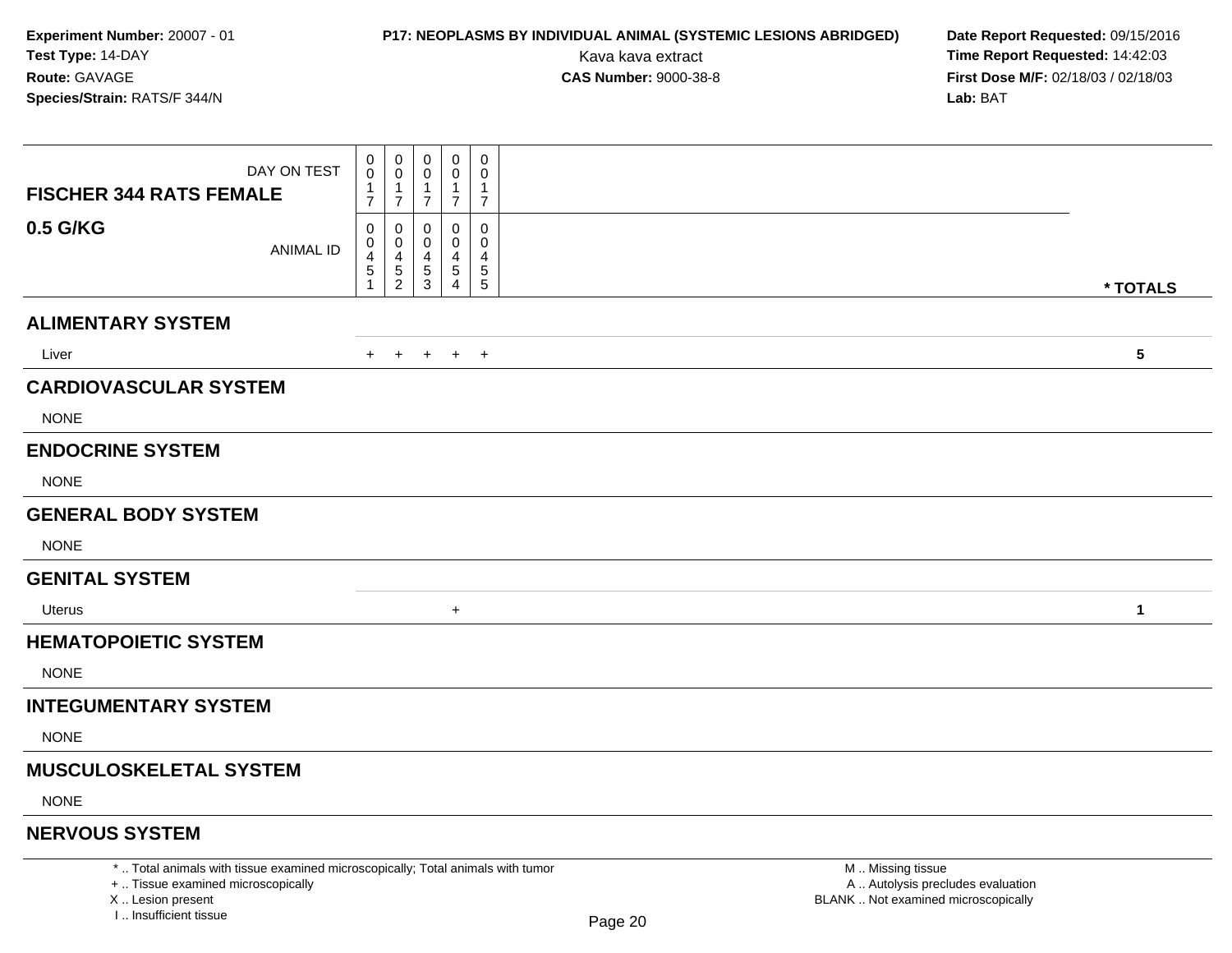## **P17: NEOPLASMS BY INDIVIDUAL ANIMAL (SYSTEMIC LESIONS ABRIDGED) Date Report Requested:** 09/15/2016

Kava kava extract **Time Report Requested:** 14:42:03<br>**CAS Number:** 9000-38-8 **Time Report Requested:** 14:42:03 **First Dose M/F:** 02/18/03 / 02/18/03<br>**Lab:** BAT **Lab:** BAT

| DAY ON TEST                    | $\begin{smallmatrix}0\0\0\end{smallmatrix}$ | $\begin{smallmatrix}0\\0\end{smallmatrix}$                   | 0<br>$\mathbf 0$              | 0<br>0         | $\pmb{0}$<br>0                                        |          |
|--------------------------------|---------------------------------------------|--------------------------------------------------------------|-------------------------------|----------------|-------------------------------------------------------|----------|
| <b>FISCHER 344 RATS FEMALE</b> | $\overline{ }$                              | $\overline{ }$<br>$\overline{7}$                             |                               | $\overline{7}$ | $\overline{ }$                                        |          |
| 0.5 G/KG<br><b>ANIMAL ID</b>   | 0<br>0<br>4<br>5                            | 0<br>$\overline{0}$<br>$\overline{4}$<br>5<br>$\overline{c}$ | 0<br>$\pmb{0}$<br>4<br>5<br>3 | 4<br>5         | $\mathbf 0$<br>0<br>$\overline{4}$<br>$\sqrt{5}$<br>5 | * TOTALS |
| <b>NONE</b>                    |                                             |                                                              |                               |                |                                                       |          |
| <b>RESPIRATORY SYSTEM</b>      |                                             |                                                              |                               |                |                                                       |          |
| <b>NONE</b>                    |                                             |                                                              |                               |                |                                                       |          |
| <b>SPECIAL SENSES SYSTEM</b>   |                                             |                                                              |                               |                |                                                       |          |
| <b>NONE</b>                    |                                             |                                                              |                               |                |                                                       |          |
| <b>URINARY SYSTEM</b>          |                                             |                                                              |                               |                |                                                       |          |
| <b>NONE</b>                    |                                             |                                                              |                               |                |                                                       |          |
| <b>SYSTEMIC LESIONS</b>        |                                             |                                                              |                               |                |                                                       |          |
| Multiple Organ                 |                                             |                                                              | $+$                           | $+$ $+$        |                                                       | 5        |

\* .. Total animals with tissue examined microscopically; Total animals with tumor

X .. Lesion present

<sup>+ ..</sup> Tissue examined microscopically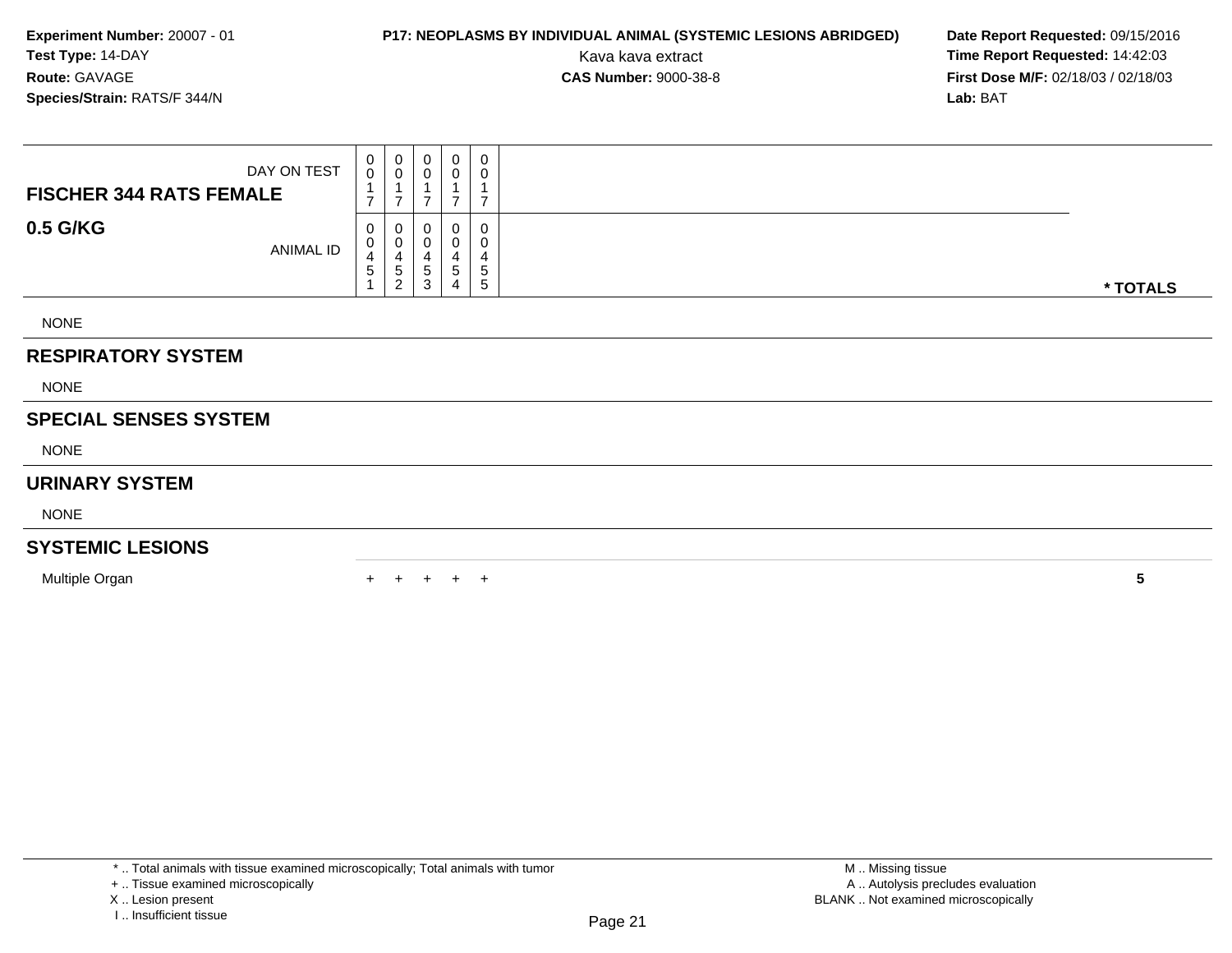## **P17: NEOPLASMS BY INDIVIDUAL ANIMAL (SYSTEMIC LESIONS ABRIDGED) Date Report Requested:** 09/15/2016

Kava kava extract **Time Report Requested:** 14:42:03<br>**CAS Number:** 9000-38-8 **Time Report Requested:** 14:42:03 **First Dose M/F:** 02/18/03 / 02/18/03<br>Lab: BAT **Lab:** BAT

| DAY ON TEST<br><b>FISCHER 344 RATS FEMALE</b>                                   | 0<br>0<br>1<br>$\overline{7}$ | $\pmb{0}$<br>0<br>-1<br>$\overline{7}$       | 0<br>$\Omega$<br>-1<br>$\overline{7}$                  | $\mathbf 0$<br>0<br>$\mathbf{1}$<br>$\overline{7}$ | 0<br>0<br>$\mathbf{1}$<br>$\overline{7}$ |                   |          |
|---------------------------------------------------------------------------------|-------------------------------|----------------------------------------------|--------------------------------------------------------|----------------------------------------------------|------------------------------------------|-------------------|----------|
| <b>1.0 G/KG</b><br><b>ANIMAL ID</b>                                             | 0<br>0<br>5<br>5              | 0<br>0<br>5<br>$\,$ 5 $\,$<br>$\overline{c}$ | 0<br>$\Omega$<br>5<br>$\overline{5}$<br>$\mathfrak{S}$ | 0<br>$\Omega$<br>5<br>5<br>4                       | 0<br>0<br>5<br>$\sqrt{5}$<br>$\sqrt{5}$  |                   | * TOTALS |
| <b>ALIMENTARY SYSTEM</b>                                                        |                               |                                              |                                                        |                                                    |                                          |                   |          |
| Liver                                                                           |                               | $+$ $+$                                      |                                                        | $+$ $+$ $+$                                        |                                          |                   | 5        |
| <b>CARDIOVASCULAR SYSTEM</b>                                                    |                               |                                              |                                                        |                                                    |                                          |                   |          |
| <b>NONE</b>                                                                     |                               |                                              |                                                        |                                                    |                                          |                   |          |
| <b>ENDOCRINE SYSTEM</b>                                                         |                               |                                              |                                                        |                                                    |                                          |                   |          |
| <b>NONE</b>                                                                     |                               |                                              |                                                        |                                                    |                                          |                   |          |
| <b>GENERAL BODY SYSTEM</b>                                                      |                               |                                              |                                                        |                                                    |                                          |                   |          |
| <b>NONE</b>                                                                     |                               |                                              |                                                        |                                                    |                                          |                   |          |
| <b>GENITAL SYSTEM</b>                                                           |                               |                                              |                                                        |                                                    |                                          |                   |          |
| <b>NONE</b>                                                                     |                               |                                              |                                                        |                                                    |                                          |                   |          |
| <b>HEMATOPOIETIC SYSTEM</b>                                                     |                               |                                              |                                                        |                                                    |                                          |                   |          |
| <b>NONE</b>                                                                     |                               |                                              |                                                        |                                                    |                                          |                   |          |
| <b>INTEGUMENTARY SYSTEM</b>                                                     |                               |                                              |                                                        |                                                    |                                          |                   |          |
| <b>NONE</b>                                                                     |                               |                                              |                                                        |                                                    |                                          |                   |          |
| <b>MUSCULOSKELETAL SYSTEM</b>                                                   |                               |                                              |                                                        |                                                    |                                          |                   |          |
| <b>NONE</b>                                                                     |                               |                                              |                                                        |                                                    |                                          |                   |          |
| <b>NERVOUS SYSTEM</b>                                                           |                               |                                              |                                                        |                                                    |                                          |                   |          |
| *  Total animals with tissue examined microscopically; Total animals with tumor |                               |                                              |                                                        |                                                    |                                          | M  Missing tissue |          |

+ .. Tissue examined microscopically

X .. Lesion present

I .. Insufficient tissue

 M .. Missing tissuey the contract of the contract of the contract of the contract of the contract of  $\mathsf A$  . Autolysis precludes evaluation Lesion present BLANK .. Not examined microscopically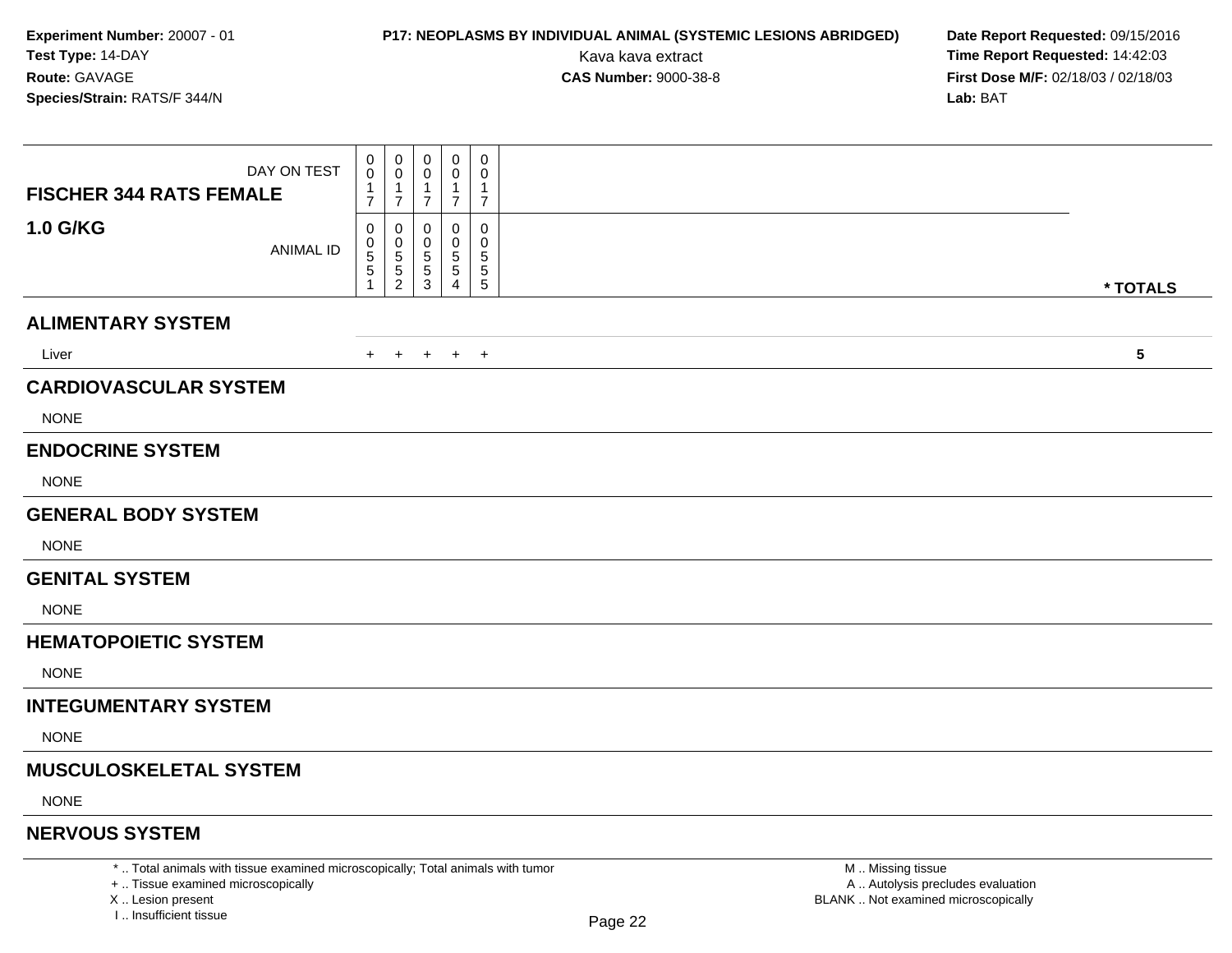## **P17: NEOPLASMS BY INDIVIDUAL ANIMAL (SYSTEMIC LESIONS ABRIDGED) Date Report Requested:** 09/15/2016

Kava kava extract **Time Report Requested:** 14:42:03<br>**CAS Number:** 9000-38-8 **Time Report Requested:** 14:42:03 **First Dose M/F:** 02/18/03 / 02/18/03<br>Lab: BAT **Lab:** BAT

| DAY ON TEST                    |                  | $\begin{smallmatrix}0\0\0\end{smallmatrix}$           | $\begin{smallmatrix}0\\0\end{smallmatrix}$                     | 0<br>$\mathbf 0$              | 0<br>0         | $\pmb{0}$<br>0                       |          |
|--------------------------------|------------------|-------------------------------------------------------|----------------------------------------------------------------|-------------------------------|----------------|--------------------------------------|----------|
| <b>FISCHER 344 RATS FEMALE</b> |                  | $\overline{ }$                                        | $\overline{ }$<br>$\overline{7}$                               |                               | $\overline{7}$ | $\overline{ }$                       |          |
| <b>1.0 G/KG</b>                | <b>ANIMAL ID</b> | 0<br>$\begin{smallmatrix}0\0\5\end{smallmatrix}$<br>5 | $\boldsymbol{0}$<br>$\overline{0}$<br>5<br>5<br>$\overline{c}$ | 0<br>$\pmb{0}$<br>5<br>5<br>3 | 5<br>5         | $\boldsymbol{0}$<br>0<br>5<br>5<br>5 | * TOTALS |
| <b>NONE</b>                    |                  |                                                       |                                                                |                               |                |                                      |          |
| <b>RESPIRATORY SYSTEM</b>      |                  |                                                       |                                                                |                               |                |                                      |          |
| <b>NONE</b>                    |                  |                                                       |                                                                |                               |                |                                      |          |
| <b>SPECIAL SENSES SYSTEM</b>   |                  |                                                       |                                                                |                               |                |                                      |          |
| <b>NONE</b>                    |                  |                                                       |                                                                |                               |                |                                      |          |
| <b>URINARY SYSTEM</b>          |                  |                                                       |                                                                |                               |                |                                      |          |
| <b>NONE</b>                    |                  |                                                       |                                                                |                               |                |                                      |          |
| <b>SYSTEMIC LESIONS</b>        |                  |                                                       |                                                                |                               |                |                                      |          |
| Multiple Organ                 |                  |                                                       |                                                                | $+$                           | $+$ $+$        |                                      | 5        |

\* .. Total animals with tissue examined microscopically; Total animals with tumor

+ .. Tissue examined microscopically

X .. Lesion present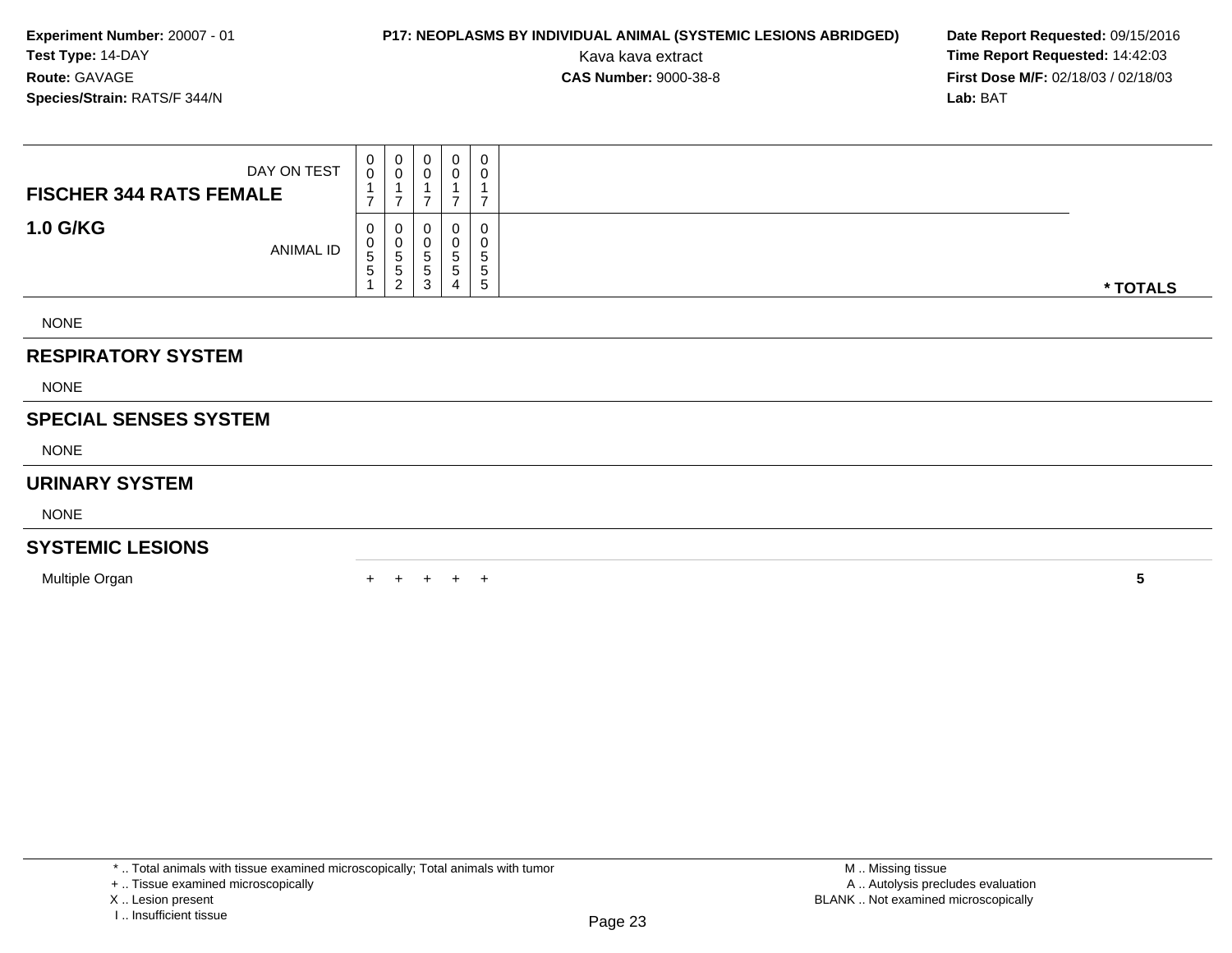## **P17: NEOPLASMS BY INDIVIDUAL ANIMAL (SYSTEMIC LESIONS ABRIDGED) Date Report Requested:** 09/15/2016

Kava kava extract **Time Report Requested:** 14:42:03<br>**CAS Number:** 9000-38-8 **Time Report Requested:** 14:42:03 **First Dose M/F:** 02/18/03 / 02/18/03<br>Lab: BAT **Lab:** BAT

| DAY ON TEST<br><b>FISCHER 344 RATS FEMALE</b> | $\pmb{0}$<br>$\mathbf 0$<br>0<br>3 | 0<br>0<br>$\overline{7}$ | 0<br>0<br>$\overline{7}$           | 0<br>0<br>$\overline{7}$ | 0<br>0<br>$\mathbf{1}$<br>$\overline{7}$ |                         |
|-----------------------------------------------|------------------------------------|--------------------------|------------------------------------|--------------------------|------------------------------------------|-------------------------|
| <b>2.0 G/KG</b><br><b>ANIMAL ID</b>           | 0<br>0<br>6<br>$\mathbf 5$<br>3    | 0<br>0<br>6<br>5         | 0<br>0<br>6<br>5<br>$\overline{2}$ | 0<br>0<br>6<br>5<br>Δ    | 0<br>0<br>6<br>$\sqrt{5}$<br>$\sqrt{5}$  | * TOTALS                |
| <b>ALIMENTARY SYSTEM</b>                      |                                    |                          |                                    |                          |                                          |                         |
| Liver                                         | $+$                                | $\overline{+}$           | $+$                                | $+$ $+$                  |                                          | $\overline{\mathbf{5}}$ |
| <b>CARDIOVASCULAR SYSTEM</b>                  |                                    |                          |                                    |                          |                                          |                         |
| <b>NONE</b>                                   |                                    |                          |                                    |                          |                                          |                         |
| <b>ENDOCRINE SYSTEM</b>                       |                                    |                          |                                    |                          |                                          |                         |
| <b>NONE</b>                                   |                                    |                          |                                    |                          |                                          |                         |
| <b>GENERAL BODY SYSTEM</b>                    |                                    |                          |                                    |                          |                                          |                         |
| <b>NONE</b>                                   |                                    |                          |                                    |                          |                                          |                         |
| <b>GENITAL SYSTEM</b>                         |                                    |                          |                                    |                          |                                          |                         |
| <b>NONE</b>                                   |                                    |                          |                                    |                          |                                          |                         |
| <b>HEMATOPOIETIC SYSTEM</b>                   |                                    |                          |                                    |                          |                                          |                         |
| Lymph Node                                    | $\ddot{}$                          |                          |                                    |                          |                                          | $\mathbf{1}$            |
| <b>INTEGUMENTARY SYSTEM</b>                   |                                    |                          |                                    |                          |                                          |                         |
| <b>NONE</b>                                   |                                    |                          |                                    |                          |                                          |                         |
| <b>MUSCULOSKELETAL SYSTEM</b>                 |                                    |                          |                                    |                          |                                          |                         |
| <b>NONE</b>                                   |                                    |                          |                                    |                          |                                          |                         |
| <b>NERVOUS SYSTEM</b>                         |                                    |                          |                                    |                          |                                          |                         |

\* .. Total animals with tissue examined microscopically; Total animals with tumor

+ .. Tissue examined microscopically

X .. Lesion present

I .. Insufficient tissue

 M .. Missing tissuey the contract of the contract of the contract of the contract of the contract of  $\mathsf A$  . Autolysis precludes evaluation Lesion present BLANK .. Not examined microscopically